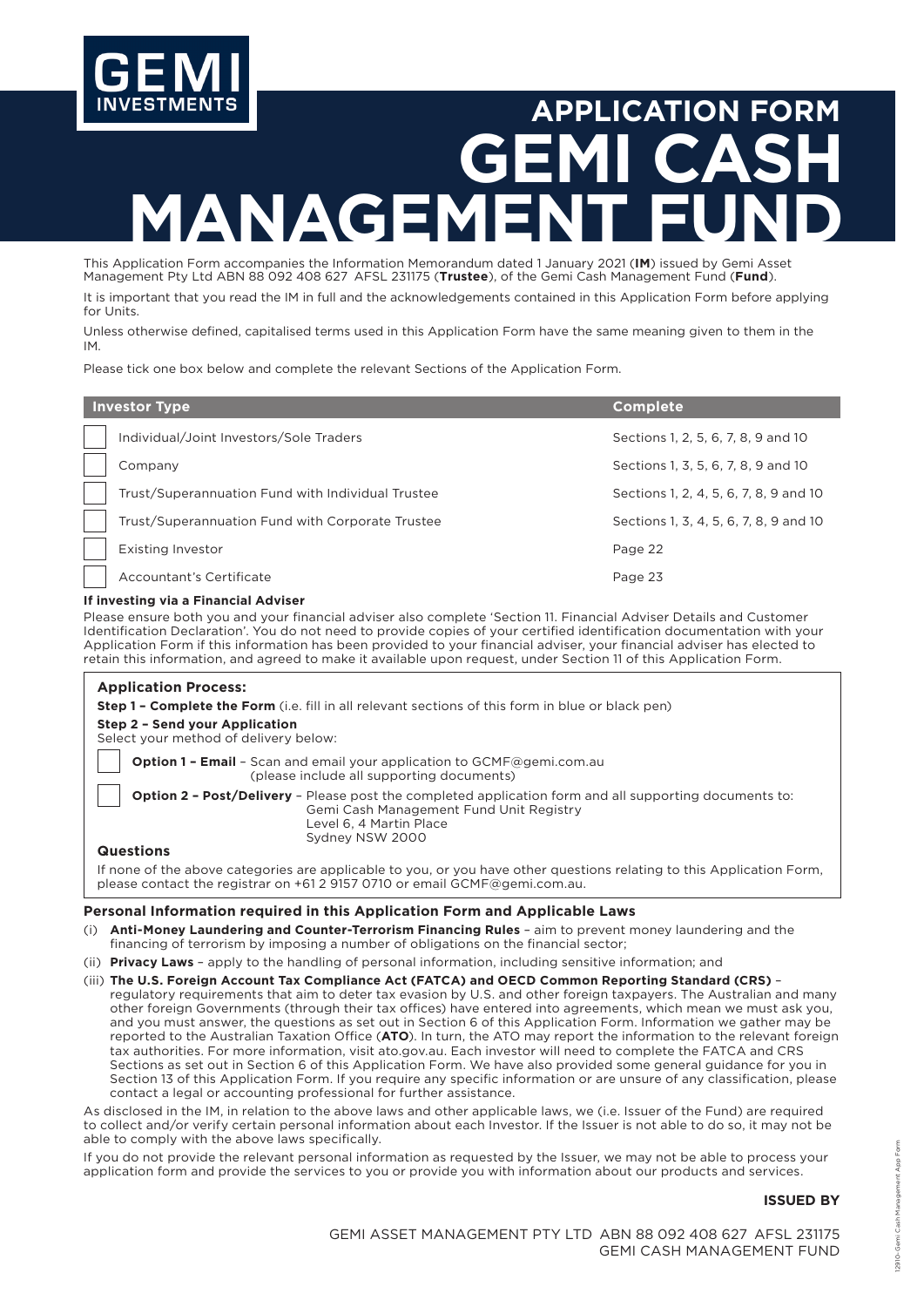## **1. INVESTMENT DETAILS**

| <b>DETAILS</b>                                                                                                                                                                                                                                           |
|----------------------------------------------------------------------------------------------------------------------------------------------------------------------------------------------------------------------------------------------------------|
| I/we apply to invest in the Gemi Cash Management Fund.<br>Amount: AUD<br>(Minimum investment of \$10,000)                                                                                                                                                |
| Please tick the box beside your chosen payment method and complete the required details.                                                                                                                                                                 |
| Cheque<br>Made payable to: Gemi Registry Pty Ltd - Application Account                                                                                                                                                                                   |
| <b>Electronic Funds Transfer or Direct Deposit</b><br>Bank: St George<br>Reference: "Investor surname/company or trust name" (as applicable)<br>Account Name: Gemi Registry Pty Ltd - Application Account<br>BSB: 332-027<br>Account number: 555 642 066 |
| Date of Transfer<br>Reference Used                                                                                                                                                                                                                       |
|                                                                                                                                                                                                                                                          |
|                                                                                                                                                                                                                                                          |
| <b>Source of Investment Funds</b>                                                                                                                                                                                                                        |
| Please identify the source of your investable assets or wealth:                                                                                                                                                                                          |
| <b>Business activity</b><br>Gainful employment<br>Inheritance/gift                                                                                                                                                                                       |
| <b>Financial Investments</b><br>Superannuation savings                                                                                                                                                                                                   |
| Other - please specify                                                                                                                                                                                                                                   |
|                                                                                                                                                                                                                                                          |
| What is the purpose of this investment?                                                                                                                                                                                                                  |
| Savings<br>Growth<br>Income                                                                                                                                                                                                                              |
|                                                                                                                                                                                                                                                          |
| Retirement<br><b>Business account</b>                                                                                                                                                                                                                    |
| <b>WHOLESALE CLIENT</b><br>1.2                                                                                                                                                                                                                           |
| I acknowledge that one of the following circumstances apply to me (please indicate):                                                                                                                                                                     |
| (a) lam/we are applying for units at a price, or for the value of at least \$500,000 under this Application Form                                                                                                                                         |
| (b) I have/we have net assets of at least \$2.5 million, and I am/we are applying for Units in the Fund for a purpose<br>other than for use in connection with a business                                                                                |
| (c) I have/we have a gross income for each of the last two financial years of at least \$250,000 per year, and I                                                                                                                                         |
| am/we are applying for Units in the Fund for a purpose other than for use in connection with a business                                                                                                                                                  |
| (d) $\,$ l am/we are a 'professional investor' as defined in the Corporations Act*                                                                                                                                                                       |

If (b) or (c) applies, please provide an Accountant's Certificate with your Application Form (a template can be located at the end of this form).

\*If you consider yourself a '*professional investor*' please contact the Registrar on the number provided in order to complete the appropriate forms.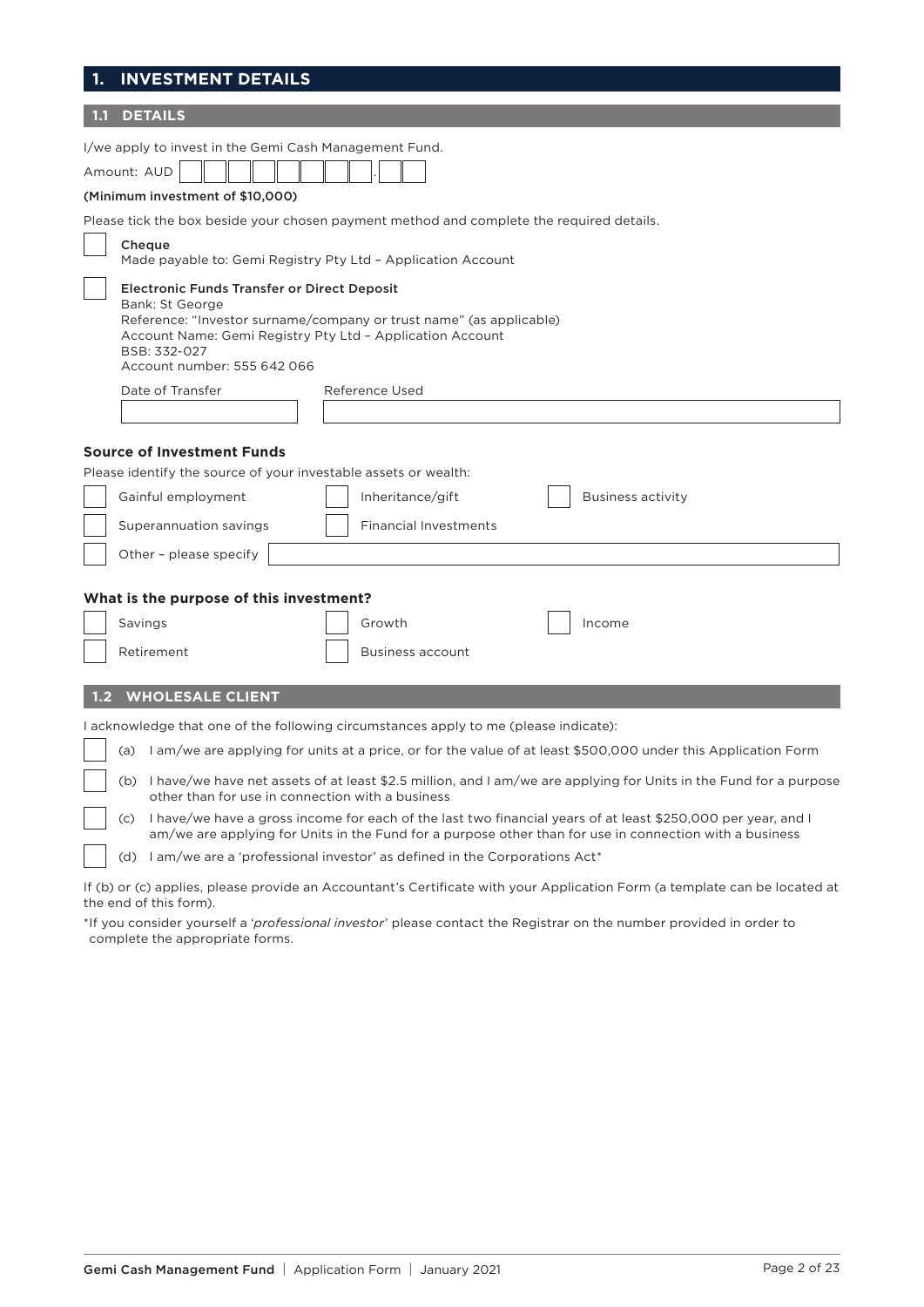## **2. INDIVIDUAL/JOINT INVESTORS/SOLE TRADERS/INDIVIDUAL TRUSTEES – APPLICATION FORM**

Complete this section if you are investing in your own name, including as a sole trader.

## **2.1 INVESTOR DETAILS**

| <b>INVESTOR 1</b>                  |       |                  |         |
|------------------------------------|-------|------------------|---------|
| Title                              |       | Date of Birth    |         |
| <b>Given Names</b>                 |       | Surname          |         |
| Place of Birth (City/Town)         |       | Country of Birth |         |
| Residential Address (not a PO Box) |       |                  |         |
| Suburb                             | State | Postcode         | Country |
| Email                              |       |                  |         |
| Mobile Number                      |       | Telephone        |         |
| Occupation                         |       |                  |         |
|                                    |       |                  |         |

#### **INVESTOR 2** (only applicable for joint investors)

| Surname             |
|---------------------|
| Country of Birth    |
|                     |
| Postcode<br>Country |
|                     |
| Telephone           |
|                     |
|                     |

If there are more than two individuals please provide details and attach to this Application Form.

#### **ADDITIONAL INFORMATION FOR SOLE TRADERS** (only applicable if applying as a Sole Trader)

Full Business Name (if any)

I

Australian Business Number (if obtained)

Address of Principal Place of Business (not a PO Box). If same as residential address given above, mark 'As Above'.

| Suburb | State | Postcode | Country |
|--------|-------|----------|---------|
|        |       |          |         |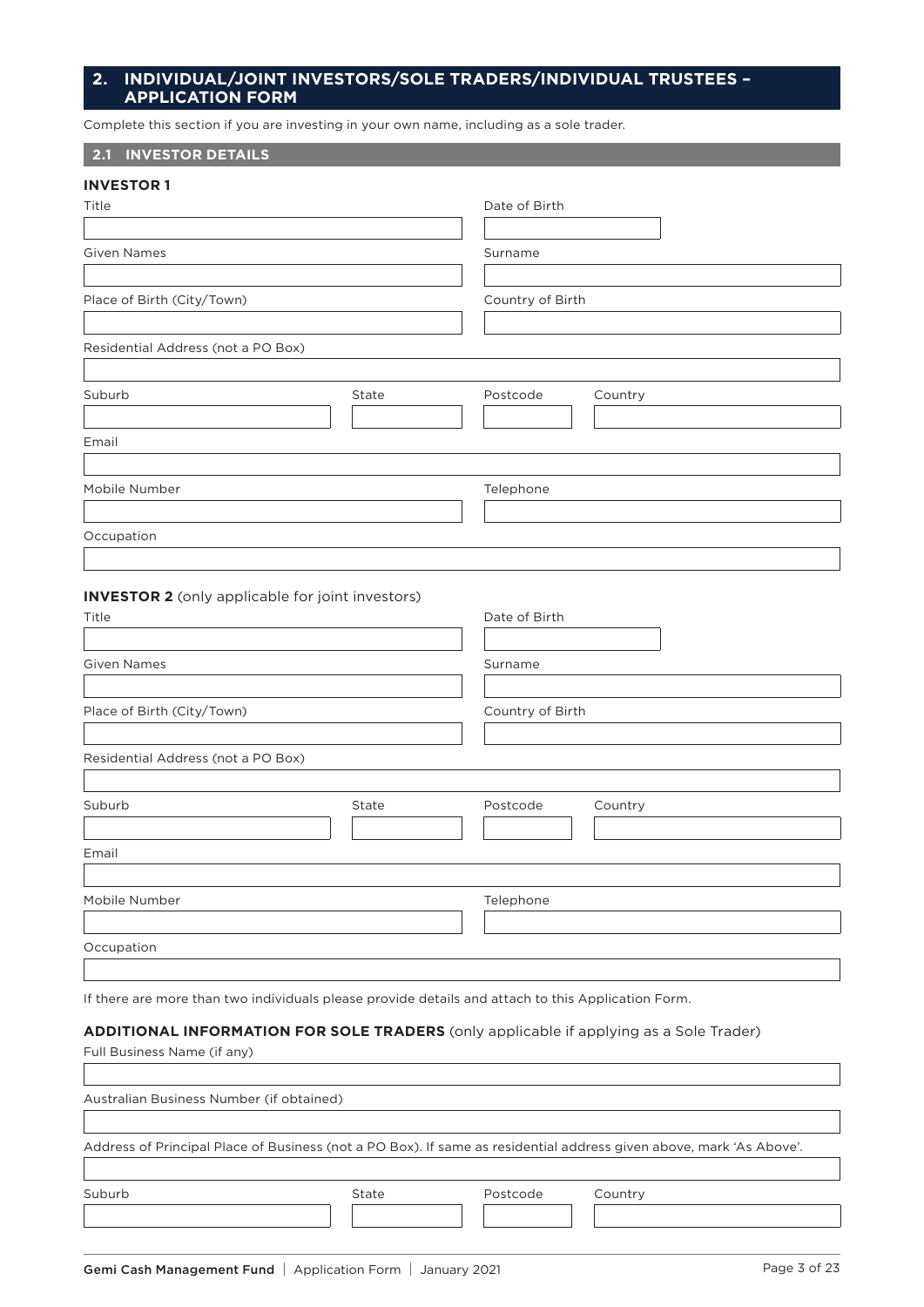## **2.2 IDENTIFICATION DOCUMENTS**

To comply with Australia's Anti-Money Laundering and Counter-Terrorism Financing (**AML/CTF**) legislation, we must collect certain information from prospective investors and their beneficial owners supported by CERTIFIED COPIES of relevant identification documents for all investors and their beneficial owners.

Please refer to Section 12 for details of how to arrange certified copies. Please provide all documents in the proper format otherwise we may not be able to process your application for investment.

**Select one of the following options** to verify each investor and Beneficial Owner.

Provide a certified copy of a driver's licence that contains a photograph of the licence/permit holder; or

Provide a certified copy of a passport that contains a photograph and signature of the passport holder.

## **3. COMPANY/CORPORATE TRUSTEE – APPLICATION FORM**

Complete this section if you are investing for, or on behalf of, a company.

**3.1 COMPANY DETAILS**

Full Company Name

| Country of Formation, Incorporation or Registration                                                   |                |                                      |                                       |
|-------------------------------------------------------------------------------------------------------|----------------|--------------------------------------|---------------------------------------|
| ARBN (if registered with ASIC)                                                                        |                | ACN/ABN (if registered in Australia) |                                       |
| Tax File Number or Exemption Code (Australian residents)                                              |                | AFS Licence Number (if applicable)   |                                       |
| Name of Regulator (if licenced by an Australian Commonwealth, State or Territory statutory regulator) |                |                                      |                                       |
| Registered Business Address in Australia or in Country of Formation                                   |                |                                      |                                       |
| Suburb                                                                                                | State          | Postcode                             | Country                               |
| Principal Place of Business (not a PO Box address)                                                    |                |                                      |                                       |
| Suburb                                                                                                | State          | Postcode                             | Country                               |
| If an Australian Company, registration status with ASIC.<br>Proprietary Company                       | Public Company |                                      |                                       |
| If a Foreign Company, registration status with the relevant foreign registration body.                |                |                                      |                                       |
| Private/Proprietary Company<br>Name of Relevant Foreign Registration Body                             | Public Company | Other - Please Specify               | Foreign Company Identification Number |
| Is the Company Listed?                                                                                |                |                                      |                                       |
| Yes - Name of Market/Stock Exchange<br>No                                                             |                |                                      |                                       |
| Is the Company a majority-owned subsidiary of an Australian listed company?                           |                |                                      |                                       |
| Yes - Name of Australian Listed Company<br>No                                                         |                |                                      |                                       |
| - Name of Market/Stock Exchange                                                                       |                |                                      |                                       |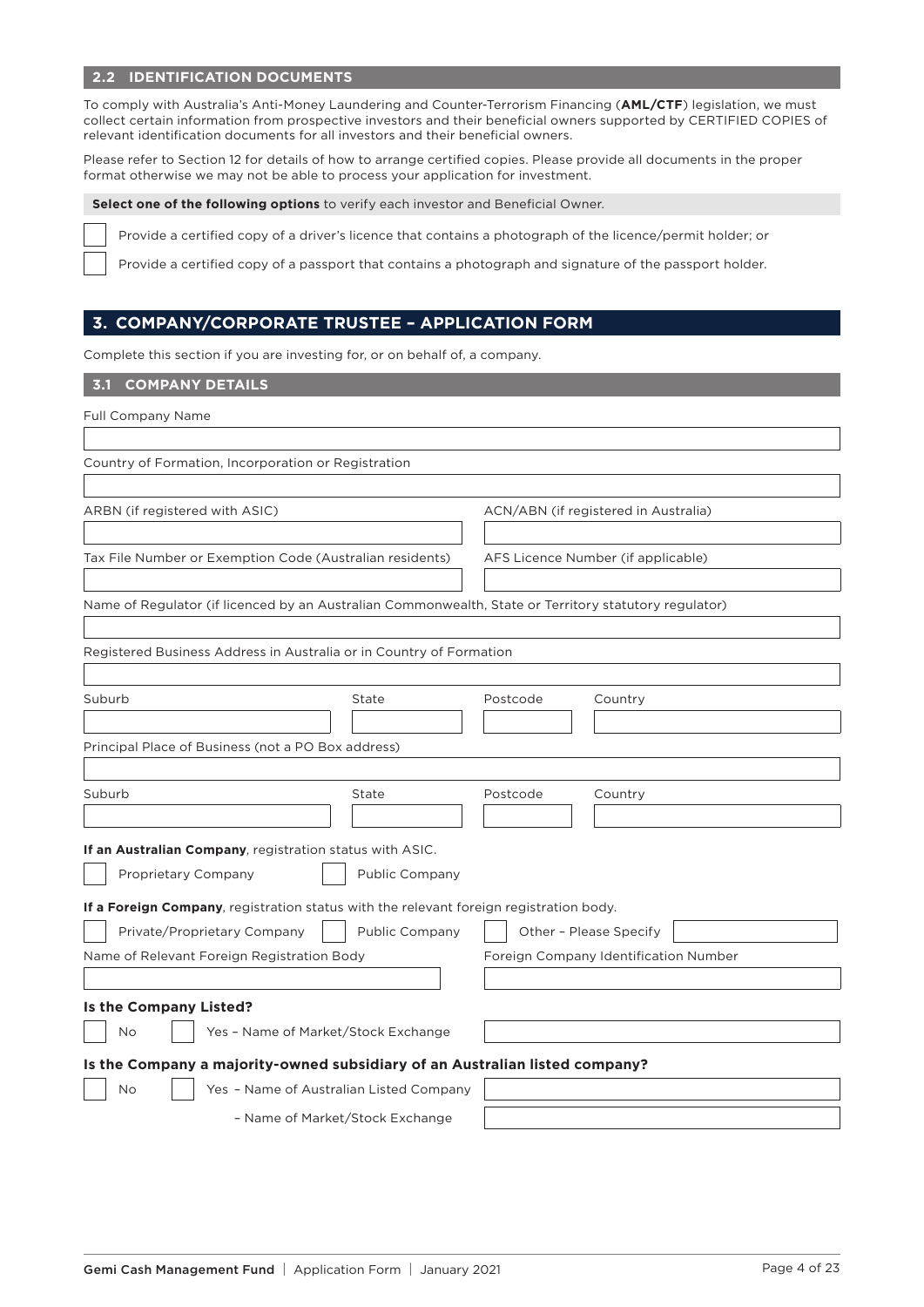#### **3.1.1 DIRECTORS OF THE COMPANY/CORPORATE TRUSTEE**

If the company is **registered as a proprietary company by ASIC** or a **private company by a foreign registration body**, please list the name of each director of the company.

| Director 1 - Full Name | Director 4 - Full Name |
|------------------------|------------------------|
|                        |                        |
| Director 2 - Full Name | Director 5 - Full Name |
|                        |                        |
| Director 3 - Full Name | Director 6 - Full Name |
|                        |                        |

*If there are more than six directors please provide their full names on a separate page and attach to this Application Form.*

#### **3.1.2 BENEFICIAL OWNERS OF THE COMPANY/CORPORATE TRUSTEE**

**Please provide details of the Beneficial Owner of the company who directly or indirectly controls the company in Section 6.6. Please refer to Section 13 if you are unsure as to what Beneficial Owner means.**

| 3.2 CONTACT PERSON DETAILS (Financial Adviser details not accepted) |       |           |         |
|---------------------------------------------------------------------|-------|-----------|---------|
| <b>Given Names</b>                                                  |       | Surname   |         |
| <b>Postal Address</b>                                               |       |           |         |
| Suburb                                                              | State | Postcode  | Country |
| Email                                                               |       |           |         |
| Mobile Number                                                       |       | Telephone |         |

## **3.3 IDENTIFICATION DOCUMENTS**

To comply with AML/CTF legislation, we must collect certain identification documents from prospective investors and their beneficial owners supported by CERTIFIED COPIES of relevant identification documents for all investors and their beneficial owners.

Please refer to Section 12 for details of how to arrange certified copies. Please provide all documents in the proper format otherwise we may not be able to process your application for investment.

#### **Select one of the following options** to verify the company.

Perform a search of the ASIC database (unit registry to perform on behalf of the investor); or

Provide a certified copy of the certification of registration issued by ASIC or the relevant foreign registration body (must show full name of company, name of registration body, company identification number and type of company – private or public).

**Select one of the following options** to verify the Officeholders who have signed the Application Form and Beneficial Owners identified in Section 6.6.

Provide a certified copy of a driver's licence that contains a photograph of the licence/permit holder; or

Provide a certified copy of a passport that contains a photograph and signature of the passport holder.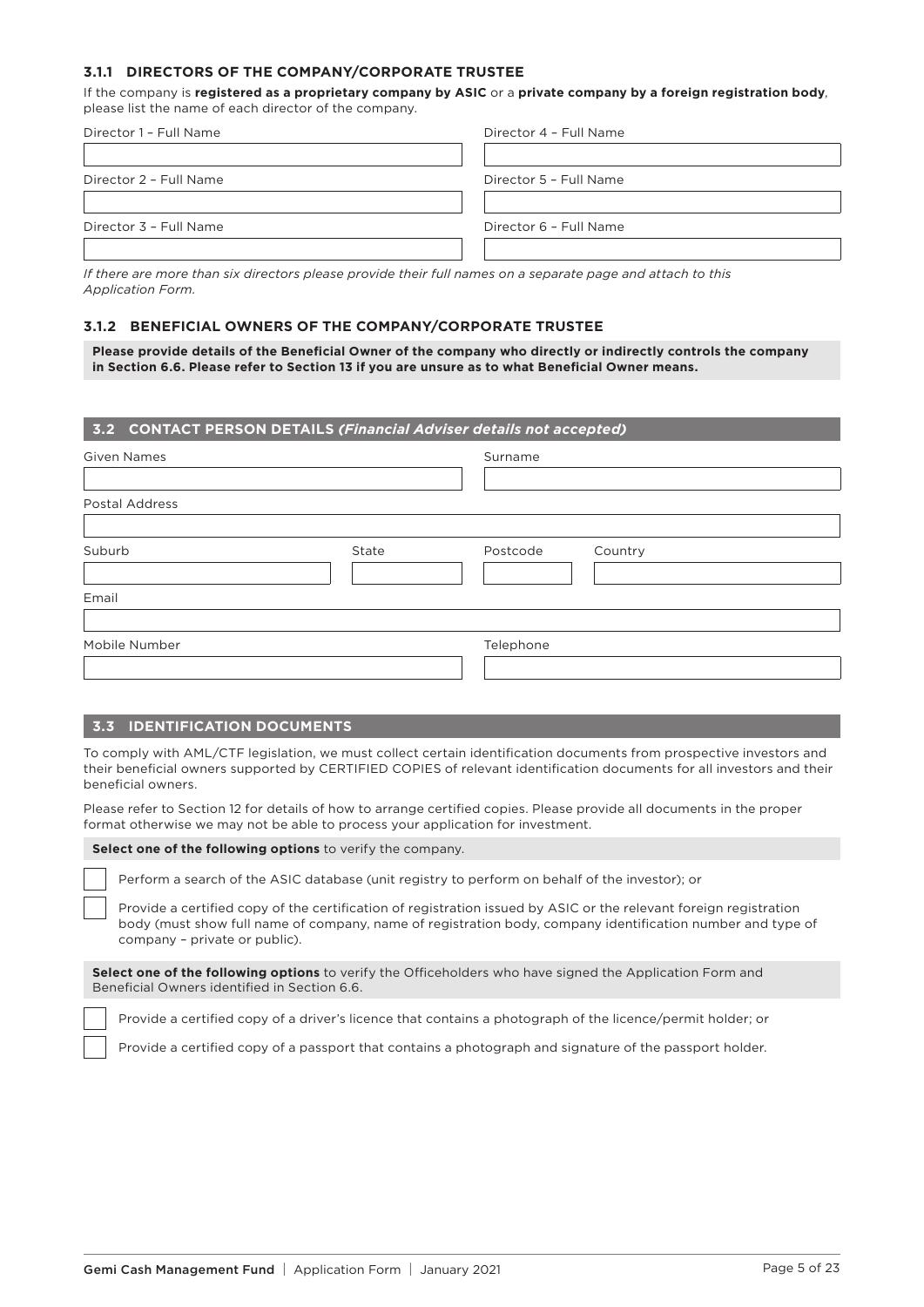## **4. TRUST/SUPERANNUATION FUND**

 $\epsilon$  complete this section if you are investing for, or on behalf of, a Trust/Superannuation Fund.

| Complete this section if you are investing for, or on behalf or, a Trust/Superalmuation Fund.                                   |                                     |
|---------------------------------------------------------------------------------------------------------------------------------|-------------------------------------|
| <b>TRUST/FUND DETAILS</b><br>4.1                                                                                                |                                     |
| Full Name of Trust/Superannuation Fund                                                                                          |                                     |
|                                                                                                                                 |                                     |
| Country of Establishment                                                                                                        |                                     |
|                                                                                                                                 |                                     |
| Tax File Number or Exemption Code                                                                                               | Australian Business Number (if any) |
|                                                                                                                                 |                                     |
| <b>TYPE OF TRUST</b><br>4.1.1                                                                                                   |                                     |
| (Please tick ONE box from the list below to indicate the type of Trust and provide the required information)                    |                                     |
| Type A:<br>Regulated Trust (e.g. self-managed superannuation fund)                                                              |                                     |
| Name of regulator (e.g. ASIC, APRA, ATO)                                                                                        | Registration/Licensing details      |
|                                                                                                                                 |                                     |
| Type B:<br>Government Superannuation Fund                                                                                       |                                     |
| Name of the legislation establishing the fund                                                                                   |                                     |
|                                                                                                                                 |                                     |
|                                                                                                                                 |                                     |
| Type C:<br>Foreign Superannuation Fund                                                                                          |                                     |
| Name of Regulator                                                                                                               | Registration/Licensing Details      |
|                                                                                                                                 |                                     |
| Type D:<br>Other Type of Trust/Unregulated Trust                                                                                |                                     |
| Trust Description (e.g. family, unit, charitable)                                                                               |                                     |
|                                                                                                                                 |                                     |
|                                                                                                                                 |                                     |
| ADDITIONAL INFORMATION FOR TYPE C AND TYPE D TRUSTS<br>4.2                                                                      |                                     |
| <b>4.2.1 SETTLOR OF THE TRUST</b>                                                                                               |                                     |
| The material asset contribution to the trust by the settlor at the time the trust was established was less than<br>\$10,000.00. |                                     |
| The settlor of the trust is deceased.                                                                                           |                                     |
| Neither of the above is correct:<br>Provide the full name of the settlor of the trust.                                          |                                     |
|                                                                                                                                 |                                     |
| <b>4.2.2 BENEFICIARY DETAILS</b>                                                                                                |                                     |
| Do the terms of the Trust identify the beneficiaries by reference to a membership of a class?                                   |                                     |
| Yes - Describe the class of beneficiaries below (e.g. unit holders, family members of named person,                             |                                     |

charitable purposes)

**No** – Provide the full names of each beneficiary in respect of the trust in Section 6.6 (includes beneficial owners who ultimately own 25% or more of the trust). Refer to Section 13 if you are unsure as to what Beneficial Owner means.

## **4.3 TRUSTEE DETAILS**

If a trustee is an individual, please also complete Section 2. If a trustee is a company, please also complete Section 3.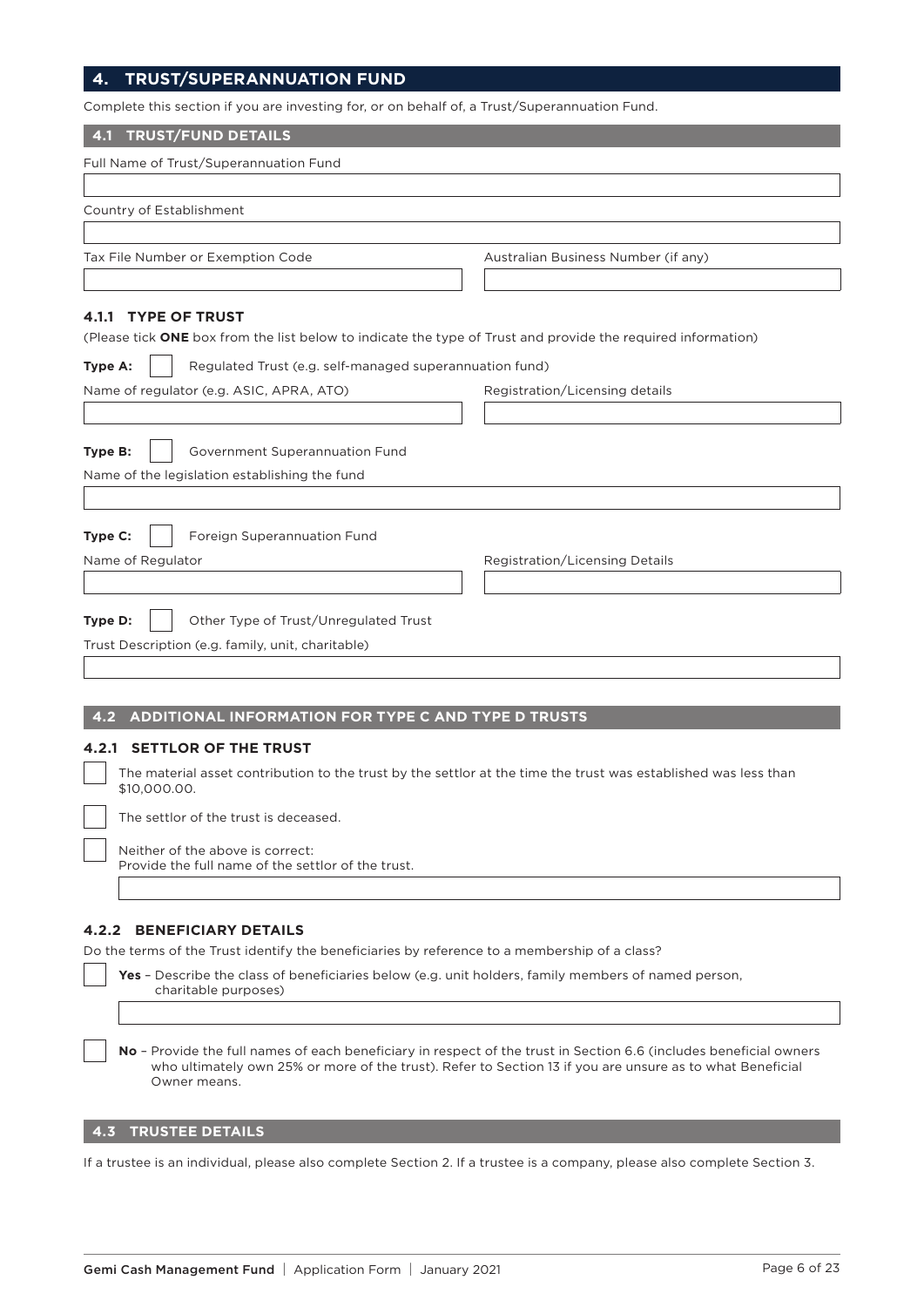## **4.4 IDENTIFICATION DOCUMENTS**

|    | To comply with AML/CTF legislation, we must collect certain information from prospective investors and their beneficial<br>owners, supported by CERTIFIED COPIES of relevant identification documents for all investors and their beneficial<br>owners.                                                                                                                                                                |
|----|------------------------------------------------------------------------------------------------------------------------------------------------------------------------------------------------------------------------------------------------------------------------------------------------------------------------------------------------------------------------------------------------------------------------|
|    | Please refer to Section 12 for details of how to arrange certified copies. Please provide all documents in the proper<br>format, otherwise we may not be able to process your application for investment.                                                                                                                                                                                                              |
|    | For Trusts identified under 4.1.1 as Type A & Type B - select one of the following options to verify the Trust.                                                                                                                                                                                                                                                                                                        |
|    | Perform a search of the relevant regulator's website e.g. 'Super Fund Lookup' (unit registry to perform on behalf<br>of the investor);                                                                                                                                                                                                                                                                                 |
|    | Provide a copy of an offer document of the managed investment scheme e.g. a copy of a Product Disclosure<br>Statement; or                                                                                                                                                                                                                                                                                              |
|    | Provide a copy or relevant extract of the legislation establishing the government superannuation fund sourced<br>from a government website.                                                                                                                                                                                                                                                                            |
|    | For Trusts identified under 4.1.1 as Type C & Type D - select one of the following options to verify the Trust.                                                                                                                                                                                                                                                                                                        |
|    | Provide a certified copy or a certified extract of the Trust Deed containing the cover page, recitals and<br>signature page;                                                                                                                                                                                                                                                                                           |
|    | Provide an original letter from a solicitor or qualified accountant that confirms the name of the Trust and full name<br>of the settlor of the Trust; or                                                                                                                                                                                                                                                               |
|    | Provide a notice issued by the Australian Taxation Office within the last 12 months (e.g. a Notice of Assessment).                                                                                                                                                                                                                                                                                                     |
|    | For Trusts identified under 4.1.1 as Type C & Type $D$ - select one of the following options to verify the Beneficiaries<br>and the Beneficial Owners identified in Section 6.6.                                                                                                                                                                                                                                       |
|    | Provide a certified copy of a driver's licence that contains a photograph of the licence/permit holder; or                                                                                                                                                                                                                                                                                                             |
|    | Provide a certified copy of a passport that contains a photograph and signature of the passport holder.                                                                                                                                                                                                                                                                                                                |
|    | <b>AND</b> relevant identification documents for the trustee as specified in Section 2 or 3 (as applicable).                                                                                                                                                                                                                                                                                                           |
|    |                                                                                                                                                                                                                                                                                                                                                                                                                        |
| 5. | PAYMENT INSTRUCTIONS DISTRIBUTIONS AND WITHDRAWALS                                                                                                                                                                                                                                                                                                                                                                     |
|    | Please indicate how you would like your distributions to be paid by ticking one box only. If this is a new investment and<br>no nomination is made, distributions will be reinvested. A nomination in this section overrides any previous nominations.<br>There may be periods in which no distribution is payable, or we may make interim distributions. We do not guarantee<br>any particular level of distribution: |
|    | Reinvest in the Fund; or                                                                                                                                                                                                                                                                                                                                                                                               |
|    | Pay to my/our account (Please provide your financial institution account details as per below).                                                                                                                                                                                                                                                                                                                        |

#### **Financial Institution Account Details (must be an Australian financial institution)**

Please provide account details for the credit of withdrawals and credit of distributions. Unless requested otherwise, this will be the bank account we credit any withdrawal proceeds. By providing your nominated account details in this section you authorise the Issuer to use these details for all future transaction requests that you make until written notice is provided otherwise. For additional investments, a nomination in this section overrides any previous nominations.

| Bank/Institution    | <b>Branch</b>                                                                   |
|---------------------|---------------------------------------------------------------------------------|
|                     |                                                                                 |
| <b>Account Name</b> |                                                                                 |
|                     |                                                                                 |
| <b>BSB</b>          | <b>Account Number</b>                                                           |
|                     |                                                                                 |
|                     | The name of veur nominated bank account must be the same as the Investor's name |

The name of your nominated bank account must be the same as the Investor's name.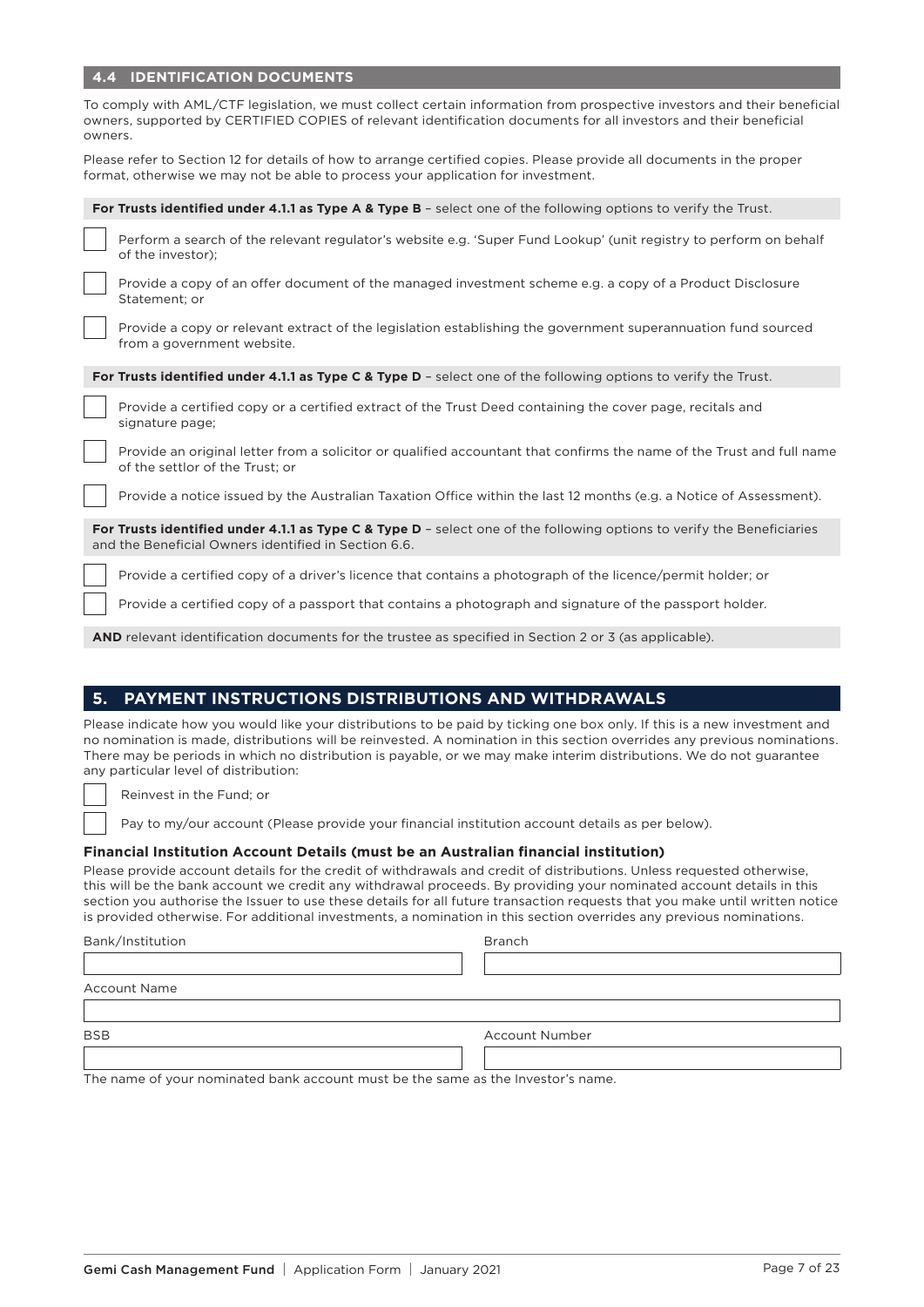## **6. ACCOUNT HOLDER'S TAX RESIDENCY AND CLASSIFICATION – FATCA & CRS**

If you are applying:

- i. **As an Individual/Joint Investors/Sole Trader** please complete Section 6.1.
- ii. **All other types of entities** please complete Sections 6.2, 6.3, 6.4, 6.5 and 6.6 (if required).

The certification is being used to comply with the U.S. Foreign Account Tax Compliance Act (**FATCA**) and OECD Common Reporting Standards (**CRS**).

The account holder is the person listed or identified as applicant in Sections 2, 3 and 4 (**Account Holder**).

The Account Holder's Country of Tax Residence, Tax payer Identification Number (**TIN**) or Tax File Number (**TFN**), Global Intermediary Identification Number (**GIIN**), FATCA Status, CRS Status and Controlling Persons (includes Beneficial Ownership details) must be provided in this section. If the person opening the account is not a Financial Institution and is acting as an intermediary, agent, custodian, nominee, signatory, investment advisor or legal guardian on behalf of one or more other account holders, this form must be completed by or on behalf of that other person who is referred to as the Account Holder.

Please refer to Section 13 for the relevant definitions and FATCA/CRS classifications.

If you are unable to complete this form please seek appropriate advice relating to the tax information required. For further details relating to the implementation of FATCA and CRS, please refer to the Australian Taxation Office's guidance material link:

[https://www.ato.gov.au/General/International-tax-agreements/In-detail/International-arrangements/Automatic](https://www.ato.gov.au/General/International-tax-agreements/In-detail/International-arrangements/Automatic-exchange-of-information---CRS-and-FATCA/)[exchange-of-information---CRS-and-FATCA/](https://www.ato.gov.au/General/International-tax-agreements/In-detail/International-arrangements/Automatic-exchange-of-information---CRS-and-FATCA/)

## **6.1 TAX RESIDENCE – INDIVIDUAL/SOLE TRADER**

#### **6.1.1 INVESTOR 1**

Please provide details for all jurisdictions in which the Account Holder is resident for tax purposes (including Australia).

If no TIN is available, please select one of the reasons below against the appropriate country.

**Reason A** – The country where the Account Holder is liable to pay tax does not issue TINs to its residents

**Reason B** – The Account Holder is otherwise unable to obtain a TIN or equivalent number **Reason C** – No TIN is required. (Note: Only select this reason if the domestic law of the relevant jurisdiction does not require the TIN to be disclosed)

| regance the rink to be disclosed.          |                             |                                     |
|--------------------------------------------|-----------------------------|-------------------------------------|
| Country of Tax Residence 1                 | TIN 1/TFN 1                 | Reason if no TIN:                   |
|                                            |                             | $\mathbf{B}$<br>$\overline{c}$<br>A |
| Country of Tax Residence 2 (if applicable) | TIN 2/TFN 2 (if applicable) | Reason if no TIN:                   |
|                                            |                             | <b>B</b><br>$\overline{c}$          |
| Country of Tax Residence 3 (if applicable) | TIN 3/TFN 3 (if applicable) | Reason if no TIN:                   |
|                                            |                             | B                                   |

#### **I certify the tax residence countries provided represent all countries in which I am considered a tax resident.**

 If the Account Holder has any additional countries of tax residence, please attach a statement to this form containing the Country and TIN for each additional country.

#### **6.1.2 IS THE ACCOUNT HOLDER A U.S. PERSON?**

A U.S. person includes a U.S. citizen or resident alien of the U.S. even if residing outside the U.S.

Yes If 'Yes', the Account Holder's U.S. country of residence and U.S. Tax Identification Number must be provided above. **No**

*(If individual, proceed to Section 7. If Joint Investor, proceed to Section 6.1.3)*

#### **6.1.3 INVESTOR 2**

Please provide details for all jurisdictions in which the Account Holder is resident for tax purposes (including Australia).

If no TIN is available, please select one of the reasons below against the appropriate country.

**Reason A** - The country where the Account Holder is liable to pay tax does not issue TINs to its residents

**Reason B** – The Account Holder is otherwise unable to obtain a TIN or equivalent number

**Reason C** – No TIN is required. (Note: Only select this reason if the domestic law of the relevant jurisdiction does not

| require the TIN to be disclosed)           |                             |                              |
|--------------------------------------------|-----------------------------|------------------------------|
| Country of Tax Residence 1                 | TIN <sub>1/TFN1</sub>       | Reason if no TIN:            |
|                                            |                             | $\mathbf{B}$<br>$\mathbf{C}$ |
| Country of Tax Residence 2 (if applicable) | TIN 2/TFN 2 (if applicable) | Reason if no TIN:            |
|                                            |                             | B.<br>$\mathbf{C}$           |
| Country of Tax Residence 3 (if applicable) | TIN 3/TFN 3 (if applicable) | Reason if no TIN:            |
|                                            |                             | в                            |
|                                            |                             |                              |

**I certify the tax residence countries provided represent all countries in which I am considered a tax resident.** If the Account Holder has any additional countries of tax residence, please attach a statement to this form containing the Country and TIN for each additional country.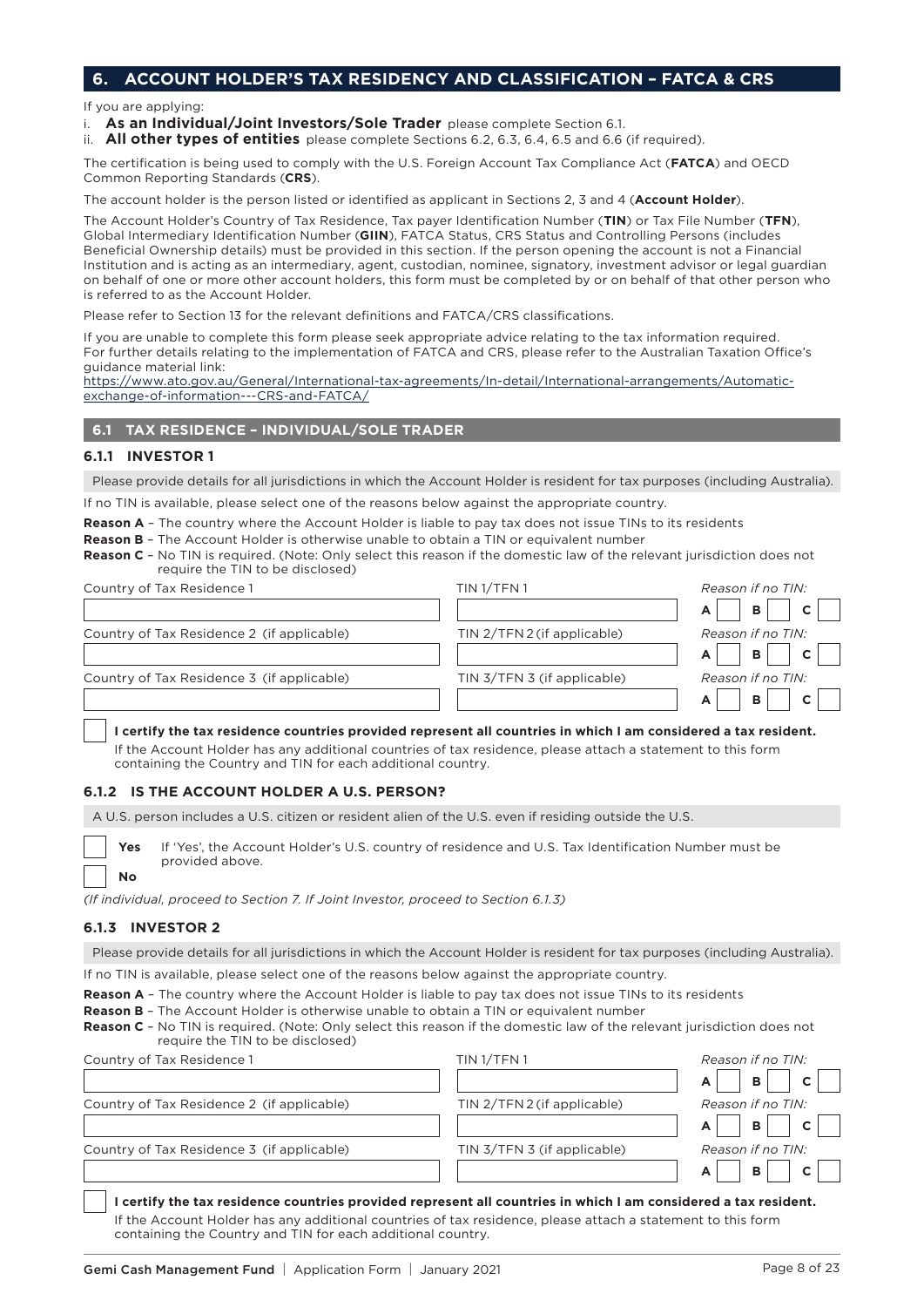| 6.1.4 IS THE ACCOUNT HOLDER A U.S. PERSON?                                                                                                                                                                                                            |                                                                                                                              |
|-------------------------------------------------------------------------------------------------------------------------------------------------------------------------------------------------------------------------------------------------------|------------------------------------------------------------------------------------------------------------------------------|
| A U.S. person includes a U.S. citizen or resident alien of the U.S. even if residing outside the U.S.                                                                                                                                                 |                                                                                                                              |
| Yes<br>provided above.<br>No                                                                                                                                                                                                                          | If 'Yes', the Account Holder's U.S. country of residence and U.S. Tax Identification Number must be                          |
| (Proceed to Section 7)                                                                                                                                                                                                                                |                                                                                                                              |
|                                                                                                                                                                                                                                                       |                                                                                                                              |
| 6.2                                                                                                                                                                                                                                                   | ACCOUNT HOLDER'S GIIN (IF ANY) - COMPANIES, TRUSTS AND OTHER TYPES OF ENTITIES                                               |
| Account Holder's GIIN (if any)                                                                                                                                                                                                                        |                                                                                                                              |
|                                                                                                                                                                                                                                                       |                                                                                                                              |
| Sponsoring Entity's Name (if the Account Holder is a sponsored entity, please provide the sponsor's GIIN)                                                                                                                                             |                                                                                                                              |
| TAX RESIDENCE OF THE ACCOUNT HOLDER - COMPANIES, TRUSTS AND<br>6.3<br><b>OTHER TYPES OF ENTITIES</b>                                                                                                                                                  |                                                                                                                              |
|                                                                                                                                                                                                                                                       | Please provide details for all jurisdictions in which the Account Holder is resident for tax purposes (including Australia). |
| If no TIN is available, please select one of the reasons below against the appropriate country.                                                                                                                                                       |                                                                                                                              |
| <b>Reason A</b> - The country where the Account Holder is liable to pay tax does not issue TINs to its residents<br><b>Reason B</b> - The Account Holder is otherwise unable to obtain a TIN or equivalent number<br>require the TIN to be disclosed) | Reason C - No TIN is required. (Note: Only select this reason if the domestic law of the relevant jurisdiction does not      |
| Country of Tax Residence 1                                                                                                                                                                                                                            | TIN 1/TFN 1<br>Reason if no TIN:                                                                                             |
|                                                                                                                                                                                                                                                       | в<br>A<br>C                                                                                                                  |
| Country of Tax Residence 2 (if applicable)                                                                                                                                                                                                            | Reason if no TIN:<br>TIN 2/TFN 2 (if applicable)<br>в<br>Α<br>С                                                              |
| Country of Tax Residence 3 (if applicable)                                                                                                                                                                                                            | TIN 3/TFN 3 (if applicable)<br>Reason if no TIN:<br>в<br>C<br>А                                                              |
|                                                                                                                                                                                                                                                       | I/We certify the tax residence countries provided represent all countries in which the Account Holder is                     |
| considered a tax resident.<br>containing the Country and TIN for each additional country.                                                                                                                                                             | If the Account Holder has any additional countries of tax residence, please attach a statement to this form                  |
| FATCA STATUS - COMPANIES, TRUSTS AND OTHER TYPES OF ENTITIES<br>6.4                                                                                                                                                                                   |                                                                                                                              |
| <b>6.4.1 U.S. PERSON CERTIFICATION</b>                                                                                                                                                                                                                |                                                                                                                              |
| Is the Account Holder a specified U.S. person?                                                                                                                                                                                                        |                                                                                                                              |
| Provide a U.S. Taxpayer Identification Number (TIN):<br>Yes                                                                                                                                                                                           | (Proceed to Section 6.5)                                                                                                     |
| (Proceed to Section 6.4.2)<br>No                                                                                                                                                                                                                      |                                                                                                                              |
| <b>NON U.S. PERSON CERTIFICATION</b><br>6.4.2                                                                                                                                                                                                         |                                                                                                                              |
| Select a classification that matches your FATCA status:<br>Select only a single category.                                                                                                                                                             |                                                                                                                              |
| Exempt Beneficial Owner (includes self-managed superannuation fund) (Proceed to Section 6.5)                                                                                                                                                          |                                                                                                                              |
| Active NFFE (Proceed to Section 6.5)                                                                                                                                                                                                                  |                                                                                                                              |
| <b>Passive NFFE</b> (Proceed to Section 6.5 and also Complete 6.6)                                                                                                                                                                                    |                                                                                                                              |
| <b>Direct Reporting NFFE</b> (Provide GIIN in Section 6.2 then proceed to Section 6.5)                                                                                                                                                                |                                                                                                                              |
| <b>Participating FFI</b> (Provide GIIN in Section 6.2 then proceed to Section 6.5)                                                                                                                                                                    |                                                                                                                              |
| Local/Partner Jurisdiction FFI (Provide GIIN in Section 6.2 then proceed to Section 6.5)                                                                                                                                                              |                                                                                                                              |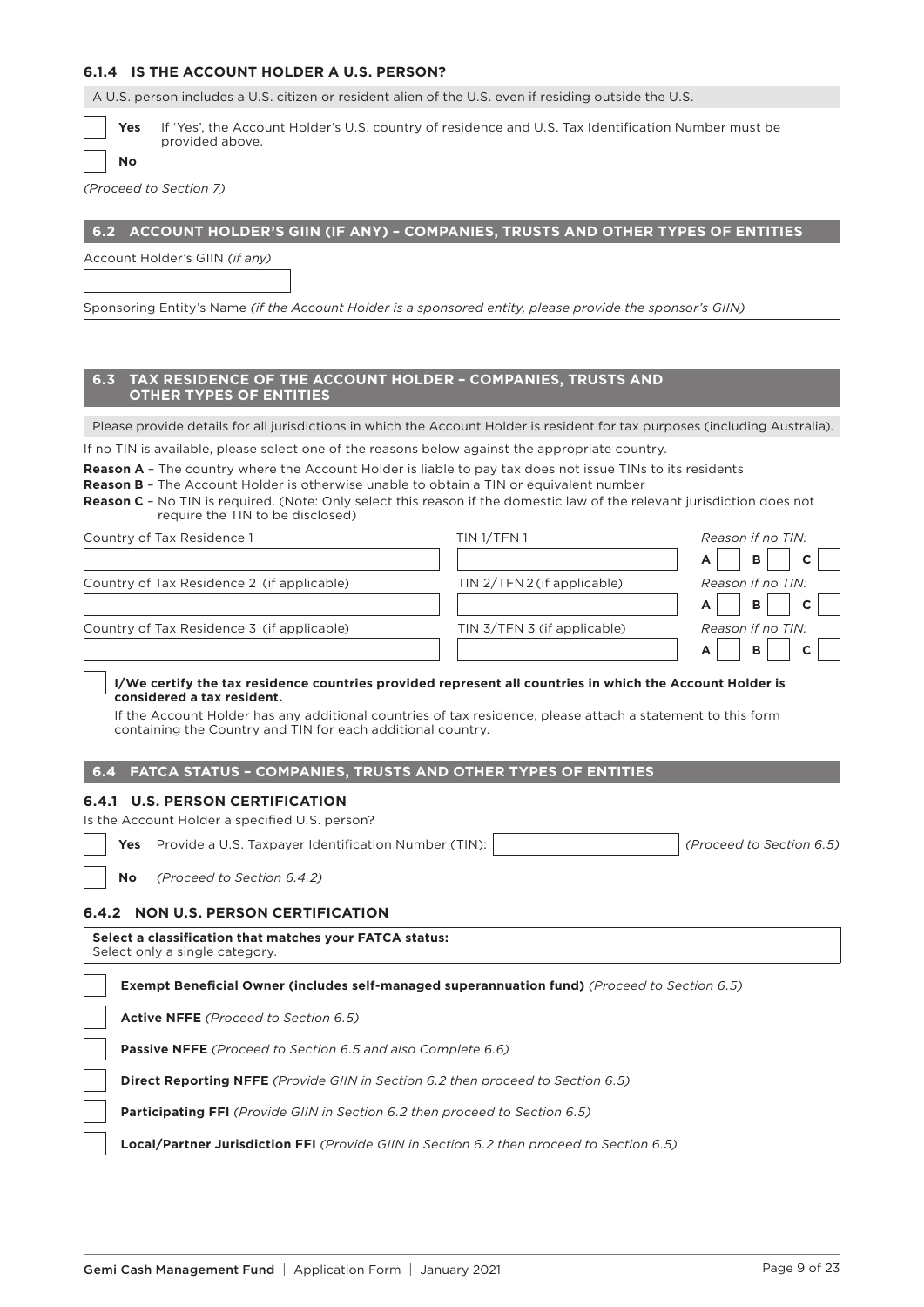|       | <b>Deemed-Compliant FFI</b>                                                                                                                                                                                                                                          |
|-------|----------------------------------------------------------------------------------------------------------------------------------------------------------------------------------------------------------------------------------------------------------------------|
|       | Select deemed-compliant category:                                                                                                                                                                                                                                    |
|       | Trustee-Documented Trust (Provide GIIN and Trustee name in Section 6.2 then proceed to Section 6.5)                                                                                                                                                                  |
|       | Sponsored Investment Vehicle (Provide GIIN and Sponsor's name in Section 6.2 then proceed to Section 6.5)                                                                                                                                                            |
|       | Registered-Deemed Compliant FFI (Provide GIIN in Section 6.2 then proceed to Section 6.5)                                                                                                                                                                            |
|       | Other Deemed-Compliant Category (Proceed to Section 6.5)                                                                                                                                                                                                             |
|       | Nonparticipating FFI (Proceed to Section 6.5)                                                                                                                                                                                                                        |
|       | Sponsored Direct Reporting NFFE (Provide GIIN and Sponsor's name in Section 6.2 then proceed to Section 6.5)                                                                                                                                                         |
|       | <b>Other - describe the FATCA status</b>                                                                                                                                                                                                                             |
|       | (Proceed to Section 6.5)                                                                                                                                                                                                                                             |
| 6.5   | CRS STATUS - COMPANIES, TRUSTS AND OTHER TYPES OF ENTITIES                                                                                                                                                                                                           |
|       | <b>6.5.1 FINANCIAL INSTITUTION</b>                                                                                                                                                                                                                                   |
|       | Is the entity an Investment Entity managed by another Financial Institution?                                                                                                                                                                                         |
|       | If any tax residence country provided is not a participating CRS jurisdiction, then complete Section 6.6.<br>Yes                                                                                                                                                     |
|       | (Proceed to Section 6.5.2)<br>No                                                                                                                                                                                                                                     |
|       | 6.5.2 NON-FINANCIAL ENTITY (NFE)                                                                                                                                                                                                                                     |
|       | If the Account Holder is a Non-Financial Entity (NFE), select a classification that matches your CRS status:                                                                                                                                                         |
|       | Non-Reporting Financial Institution (includes Broad Participation Retirement Fund, Narrow Participation<br>Retirement Fund, Exempt Collective Investment Vehicle, Trustee Documented Trust and Self-managed<br><b>Superannuation Fund)</b><br>(Proceed to Section 7) |
|       | Other Active NFE (Proceed to Section 7)                                                                                                                                                                                                                              |
|       | Passive NFE (Proceed to Section 6.6)                                                                                                                                                                                                                                 |
|       | Government Entity, International Organisation and Central Bank (Proceed to Section 7)                                                                                                                                                                                |
|       | A corporation, the stock of which is regularly traded on an established securities market<br>(or entity related to such a corporation):                                                                                                                              |
|       | Name of Securities Market:                                                                                                                                                                                                                                           |
|       | OR.<br>Name of Related Entity:                                                                                                                                                                                                                                       |
|       | (Proceed to Section 7)                                                                                                                                                                                                                                               |
|       | <b>Other - describe the CRS Status</b>                                                                                                                                                                                                                               |
|       | (Proceed to Section 7)                                                                                                                                                                                                                                               |
| 6.6   | CONTROLLING PERSONS (INCLUDES BENEFICIARY DETAILS UNDER SECTIONS 3.1.2 AND 4.2.2)                                                                                                                                                                                    |
|       | This section is considered an integral part of the self-certification to which it is associated. If there is a change in<br>Controlling Persons/Beneficial Ownership, please submit an updated form within 30 days.                                                  |
| 6.6.1 | <b>CONTROLLING PERSON 1 AND/OR</b><br><b>BENEFICIAL OWNER 1</b>                                                                                                                                                                                                      |
|       | Family Name/Surname<br>First Name                                                                                                                                                                                                                                    |
|       |                                                                                                                                                                                                                                                                      |
|       | <b>Current Residential Address</b>                                                                                                                                                                                                                                   |
|       | State/Province<br>City/Town<br>Postcode<br>Country (do not abbreviate)                                                                                                                                                                                               |
|       |                                                                                                                                                                                                                                                                      |
|       | Date of Birth (DD/MM/YYYY)<br>City/Town of Birth<br>Country of Birth                                                                                                                                                                                                 |
|       |                                                                                                                                                                                                                                                                      |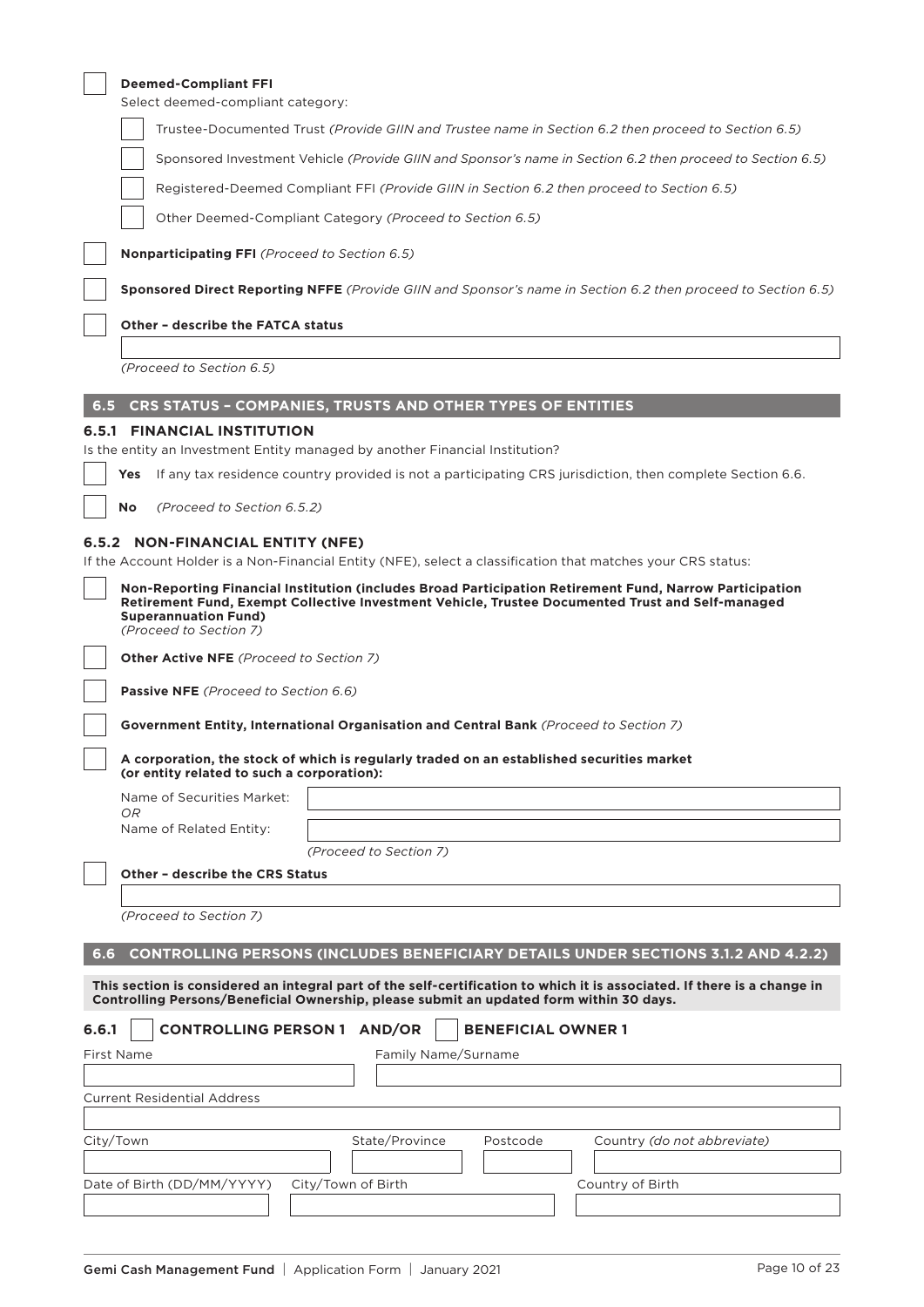Please provide details for all jurisdictions in which the Account Holder is resident for tax purposes (including Australia).

If no TIN is available, please select one of the reasons below against the appropriate country.

**Reason A** – The country where the Account Holder is liable to pay tax does not issue TINs to its residents

**Reason B** – The Account Holder is otherwise unable to obtain a TIN or equivalent number

**Reason C** – No TIN is required. (Note: Only select this reason if the domestic law of the relevant jurisdiction does not require the TIN to be disclosed)

| Country of Tax Residence 1                                                                                                                                                                                                                                                                                                                                                       | TIN <sub>1</sub> /TFN <sub>1</sub> | Reason if no TIN:           |
|----------------------------------------------------------------------------------------------------------------------------------------------------------------------------------------------------------------------------------------------------------------------------------------------------------------------------------------------------------------------------------|------------------------------------|-----------------------------|
|                                                                                                                                                                                                                                                                                                                                                                                  |                                    | в<br>A                      |
| Country of Tax Residence 2 (if applicable)                                                                                                                                                                                                                                                                                                                                       | TIN 2/TFN 2 (if applicable)        | Reason if no TIN:           |
|                                                                                                                                                                                                                                                                                                                                                                                  |                                    | B<br>A<br>C                 |
| Country of Tax Residence 3 (if applicable)                                                                                                                                                                                                                                                                                                                                       | TIN 3/TFN 3 (if applicable)        | Reason if no TIN:           |
|                                                                                                                                                                                                                                                                                                                                                                                  |                                    | в<br>А                      |
| I/We certify the tax residence countries provided represent all countries in which the Account Holder is<br>considered a tax resident.<br>If the Account Holder has any additional countries of tax residence, please attach a statement to this form<br>containing the Country and TIN for each additional country.                                                             |                                    |                             |
| <b>CONTROLLING PERSON 2 AND/OR</b><br>6.6.2                                                                                                                                                                                                                                                                                                                                      | <b>BENEFICIAL OWNER 2</b>          |                             |
| <b>First Name</b>                                                                                                                                                                                                                                                                                                                                                                | Family Name/Surname                |                             |
| <b>Current Residential Address</b>                                                                                                                                                                                                                                                                                                                                               |                                    |                             |
|                                                                                                                                                                                                                                                                                                                                                                                  |                                    |                             |
| City/Town<br>State/Province                                                                                                                                                                                                                                                                                                                                                      | Postcode                           | Country (do not abbreviate) |
| City/Town of Birth<br>Date of Birth (DD/MM/YYYY)                                                                                                                                                                                                                                                                                                                                 | Country of Birth                   |                             |
| Please provide details for all jurisdictions in which the Account Holder is resident for tax purposes (including Australia).                                                                                                                                                                                                                                                     |                                    |                             |
| If no TIN is available, please select one of the reasons below against the appropriate country.                                                                                                                                                                                                                                                                                  |                                    |                             |
| <b>Reason A</b> - The country where the Account Holder is liable to pay tax does not issue TINs to its residents<br><b>Reason B -</b> The Account Holder is otherwise unable to obtain a TIN or equivalent number<br>Reason C - No TIN is required. (Note: Only select this reason if the domestic law of the relevant jurisdiction does not<br>require the TIN to be disclosed) |                                    |                             |
| Country of Tax Residence 1                                                                                                                                                                                                                                                                                                                                                       | TIN <sub>1</sub> /TFN <sub>1</sub> | Reason if no TIN:           |
|                                                                                                                                                                                                                                                                                                                                                                                  |                                    | в                           |
| Country of Tax Residence 2 (if applicable)                                                                                                                                                                                                                                                                                                                                       | TIN 2/TFN 2 (if applicable)        | Reason if no TIN:           |
|                                                                                                                                                                                                                                                                                                                                                                                  |                                    | в<br>А                      |
| Country of Tax Residence 3 (if applicable)                                                                                                                                                                                                                                                                                                                                       | TIN 3/TFN 3 (if applicable)        | Reason if no TIN:           |
|                                                                                                                                                                                                                                                                                                                                                                                  |                                    | B                           |
| I/We certify the tax residence countries provided represent all countries in which the Account Holder is<br>considered a tax resident.                                                                                                                                                                                                                                           |                                    |                             |

 If the Account Holder has any additional countries of tax residence, please attach a statement to this form containing the Country and TIN for each additional country.

If there are more than 2 Controlling Persons or Beneficial Owners or Countries of Tax Residence, please provide the details on a separate page and attach to this Application Form.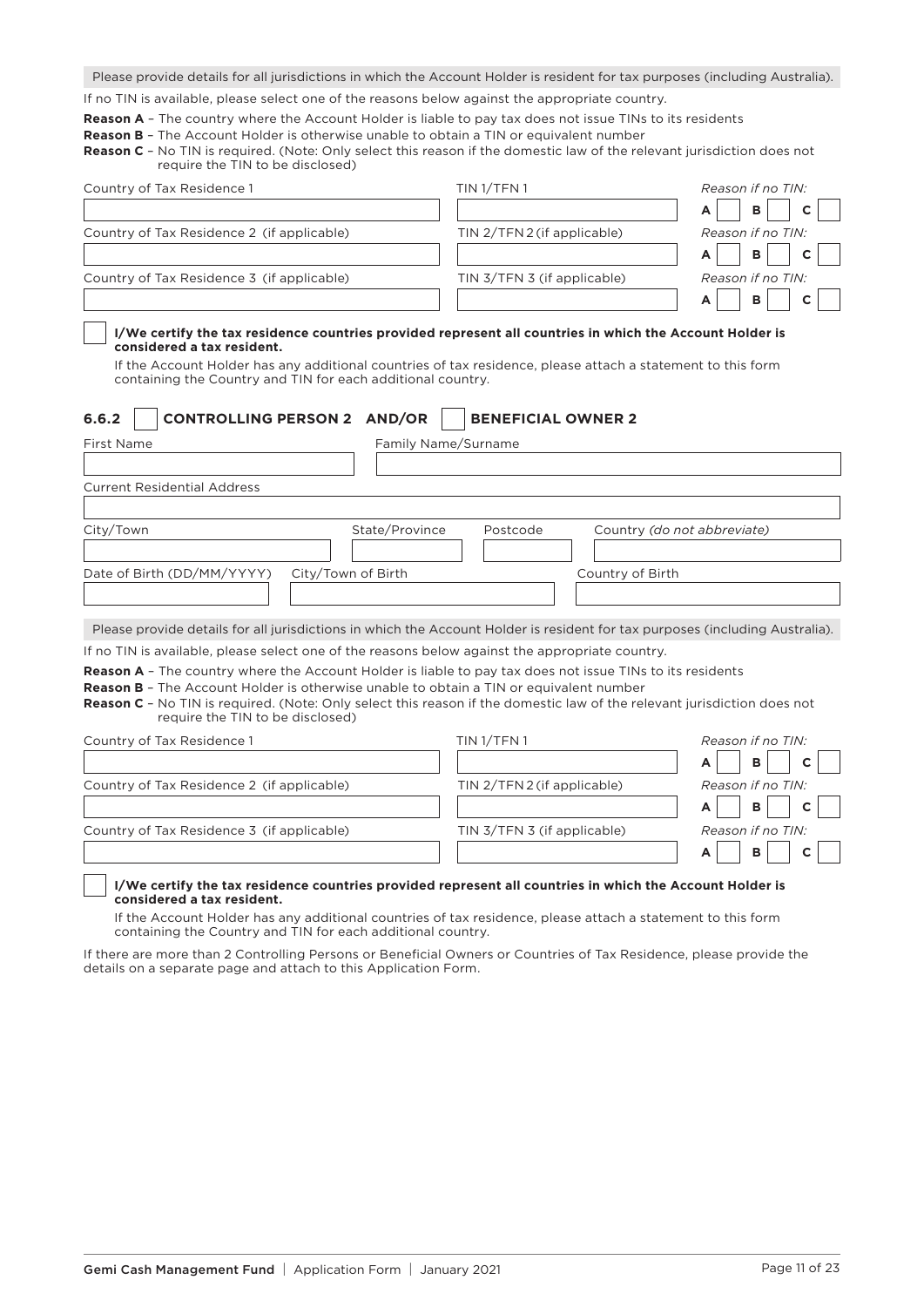## **7. POLITICALLY EXPOSED PERSON (PEP) – Refer to Section 13 for details**

Are there any PEPs under this Application Form?

If yes, please provide the name of anyone that is named in this Application Form as a PEP (includes investors, company directors and beneficial owners) or is an immediate family member or close associate of a PEP.

#### **Name of the PEP**

**Description of PEP's position**

#### **Name of the PEP**

#### **Description of PEP's position**

If there are more than 2 PEPs please provide the details on a separate page and attach to this Application Form

#### **8. PRIVACY**

Please tick the box if you consent to your personal information being used and disclosed for marketing purposes as broadly described in the Privacy Statement in this IM.

I/we wish to receive information regarding future investment opportunities.

You may change your election at any time by contacting the Issuer.

## **9. EMAIL COMMUNICATION CONSENT**

Please tick the box below if you would like to receive all communications, including periodic statements, via email.

I/we would like to receive all communications via email.

*If the above box is not ticked all communications will be posted to you.*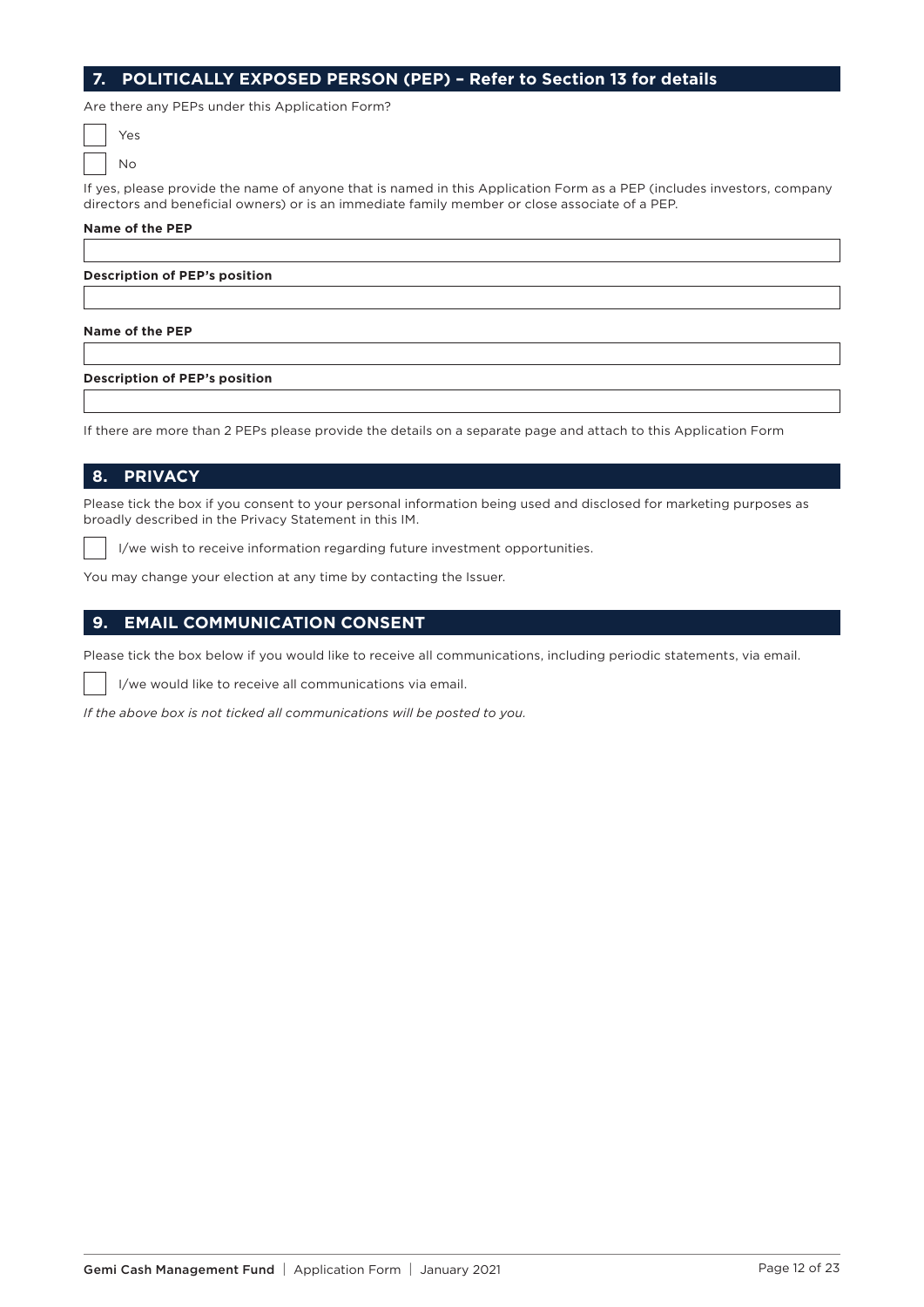## **10. INVESTOR DECLARATION AND SIGNATURES**

#### **DECLARATION AND SIGNATURES**

#### When you complete this Application Form you make the following declarations:

- I/we have read and understood the IM to which this Application Form applies, including any supplemental information;
- I/we have received and accepted the offer to invest in Australia;
- I/we am/are a wholesale client as defined in Section 761G of the Corporations Act 2001 (Cth) and provide all supporting documents required to evidence this. I/we am/are therefore eligible to invest in the Fund;
- The information provided in my/our Application Form is true, correct and complete in all respects;
- I confirm that the Issuer is authorised to treat this Application Form as an original of the Application Form which I have sent to the Issuer by an electronic transmission, either in my personal capacity or as an authorized representative of the investor;
- I also acknowledge that if an electronic copy or printout of the Application Form is introduced as evidence in any judicial proceeding, it will be admissible as any original Application Form record;
- I/we agree to be bound by the provisions of the Constitution governing the Fund and the terms and conditions of the IM, each as amended from time to time;
- I/we acknowledge that none of the Issuer, their related entities, directors or officers have guaranteed or made any representation as to the performance or success of the Fund, or the repayment of capital from the Fund. Investments in the Fund are subject to various risks, including delays in repayment and loss of income or principal invested. Investments in the Fund are not deposits with or other liabilities of the Issuer or any of its related bodies corporate or associates;
- I/we acknowledge the Issuer reserves the right to reject any application or scale back an application in its absolute discretion;
- If applicable, after assessing my/our circumstances, I/we have obtained my/our own independent financial advice prior to investing in the Fund;
- If this Application Form is signed under Power of Attorney, each Attorney declares he/she has not received notice of revocation of that power (a certified copy of the Power of Attorney should be submitted with this Application Form);
- I am/we are over 18 years of age and I/we are eligible to hold units/investment in the Fund;
- I/we have all requisite power and authority to execute and perform the obligations under the IM and this Application Form;
- I/we acknowledge that application monies will be held in a trust account until invested in the Fund or returned to me/us. Interest will not be paid to applicants in respect of their application monies regardless of whether their monies are returned;
- I/we have read the information on privacy and personal information contained in the IM and consent to my/our personal information being used and disclosed as set out in the IM. Specifically, I confirm the following:
	- I have the legal capacity to understand and communicate any personal information required under this application;
	- I have read and understood the privacy disclosure as detailed in the IM and in this Application Form;
	- I consent to my personal information being collected, held, used and disclosed in accordance with the privacy disclosure voluntarily;
	- I consent to the Issuer disclosing my personal information to any Issuer's service providers, in relation to any identification and verification that the Issuer is required to undertake on me, as required under the AML/CTF Act.

This shall include any information:

- required by any third party document verification service provider; and/or
- provided to any third party document verification service provider.
- I/we acknowledge that the Issuer may deliver and make reports, statements and other communications available in electronic form, such as e-mail or by posting on a website;
- I/we indemnify the Issuer and each of its related bodies corporate, directors and other officers, shareholders, servants, employees, agents and permitted delegates (together, the **Indemnified Parties**) and to hold each of them harmless from and against any loss, damage, liability, cost or expense, including reasonable legal fees (collectively, a **Loss**) due to or arising out of a breach of representation, warranty, covenant or agreement by me/us contained in any document provided by me/us to the Issuer, its agents or other parties in connection with my/our investment in the Fund. The indemnification obligations provided herein survive the execution and delivery of this Application Form, any investigation at any time made by the Issuer and the issue and/or sale of the investment;
- To the extent permitted by law, I/we release each of the Indemnified Parties from all claims, actions, suits or demands whatsoever and howsoever arising that I/we may have against any Indemnified Party in connection with the IM or my/our investment;
- Other than as disclosed in this Application Form, no person or entity controlling, owning or otherwise holding an interest in me/us is a United States citizen or resident of the United States or any other country for taxation purposes;
- I/we will promptly notify the Issuer of any change to the information I/we have previously provided to the Issuer, including any changes which result in a person or entity controlling, owning or otherwise holding an interest in me/us;
- I/we consent to the Issuer disclosing any information it has in compliance with its obligations under the U.S. Foreign Account Tax Compliance Act (**FATCA**) and the OECD Common Reporting Standards for Automatic Exchange of Financial Account Information (**CRS**) and any related Australian law and guidance implementing the same. This may include disclosing information to the Australian Taxation Office, who may in turn report that information to the relevant tax authorities as required;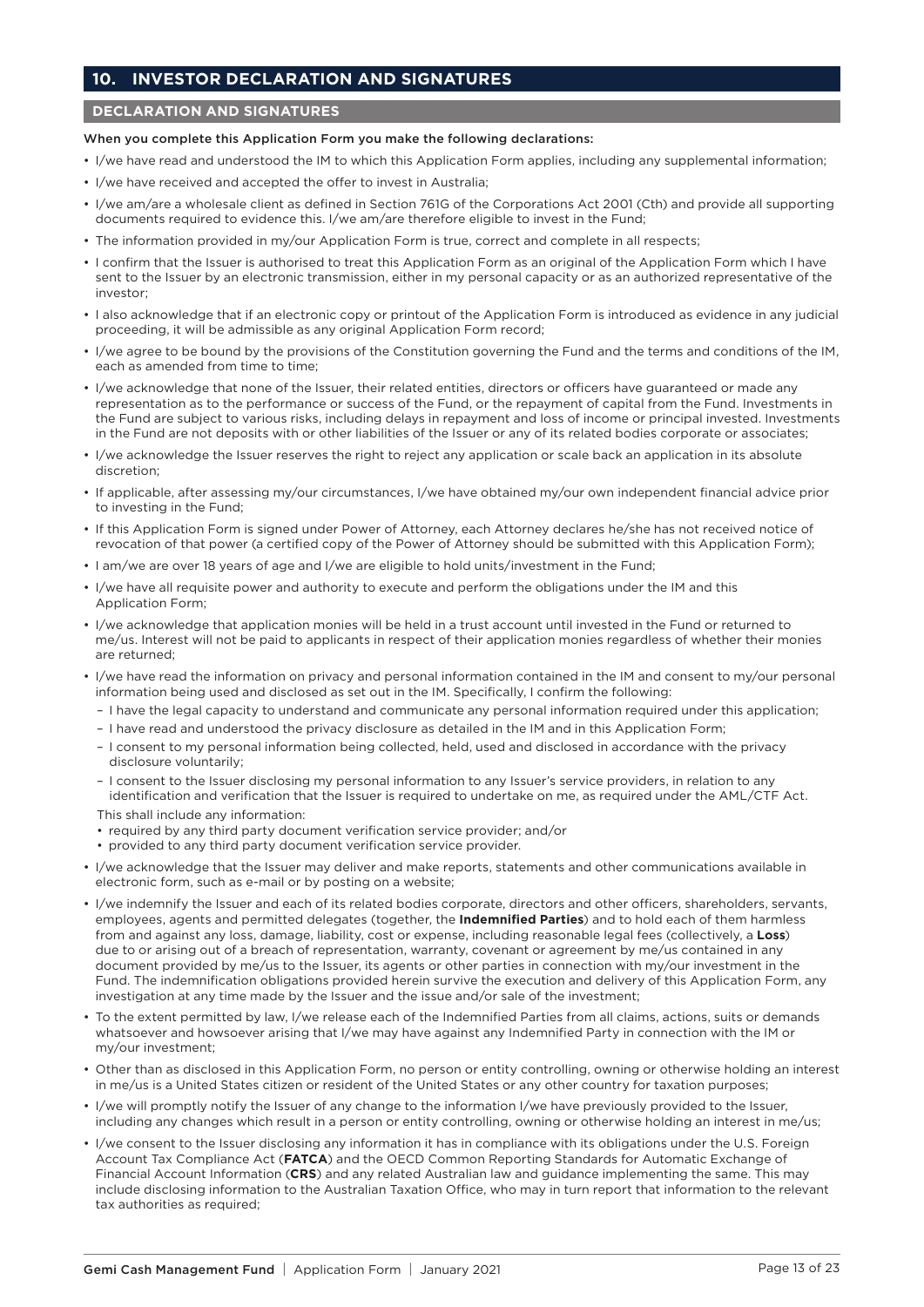- I/we acknowledge that the collection of my/our personal information may be required by the Financial Transaction Reports Act 1988, the Corporations Act 2001, the Income Tax Assessment Act 1936, the Income Tax Assessment Act 1997, the Taxation Administration Act 1953, the FATCA and CRS (includes any related Australian law and guidance) and the Anti-Money Laundering and Counter-Terrorism Financing Act 2006. Otherwise, the collection of information is not required by law, but I/we acknowledge that if I/we do not provide personal information, the Issuer may not allow me/us to invest in the Fund;
- I am/we are not aware and have no reason to suspect that the monies used to fund my/our investment in the Fund have been or will be derived from or related to any money laundering, terrorism financing or similar or other activities illegal under applicable laws or regulations or otherwise prohibited under any international convention or agreement (**AML/CTF Law**);
- I/we will provide the Issuer with all additional information and assistance that the Issuer may request in order for the Issuer to comply with the AML/CTF Law, FATCA and CRS; and
- I/we acknowledge that the Issuer may decide to delay or refuse any request or transaction, including by suspending the issue or redemption of investment in the Fund, if the Issuer is concerned that the request or transaction may breach any obligation of, or cause the Issuer to commit or participate in an offence (including under the AML/CTF Law, FATCA and CRS).
- I/We acknowledge and agree that information contained in this form and information regarding the account(s) set out above may be reported to the Australian Taxation Office (**ATO**) as required under the relevant laws and the ATO may provide the information to the country or countries in which I/We/Account Holder am/are/is resident for tax purposes.
- I/We undertake to advise the relevant trustee/responsible entity and/or their relevant agent of any change in circumstances which causes the information contained herein to become incorrect and to provide them with a suitably updated certification within 30 days of such change in circumstances.
- I/We certify that I am/We are the Account Holder (or I am/We are authorised to sign for the Account Holder) of all the account(s) to which this form relates.
- I/We declare that all statements made on this form/in this declaration are, to the best of my/our knowledge and belief, true correct and complete.

| Signature 1*                             | Signature 2*                             |
|------------------------------------------|------------------------------------------|
|                                          |                                          |
|                                          |                                          |
| Full Name                                | Full Name                                |
| Date                                     | Date                                     |
|                                          |                                          |
| Tick capacity (mandatory for companies): | Tick capacity (mandatory for companies): |
| Sole Director and Company Secretary      | Sole Director and Company Secretary      |
| Director                                 | Director                                 |
| Secretary                                | Secretary                                |
| Company Seal (if applicable)             |                                          |
|                                          |                                          |
|                                          |                                          |
|                                          |                                          |
|                                          |                                          |

\*Joint applicants must both sign;

\*Company applications must be signed by two Directors, a Director and Secretary or the Sole Director and Secretary of the company, details of which appear in Section 3.1; or

\*For trust/superannuation fund applications each individual trustee must sign.

#### **Application Process:**

**Step 1 – Complete the Form** (i.e. fill in all relevant sections of this form in blue or black pen)

#### **Step 2 – Send your application**

Select your method of delivery below:

**Option 1 – Email** – Scan and email your application to [GCMF@gemi.com.au](mailto:GCMF@gemi.com.au)  (please include all supporting documents) **Option 2 – Post/Delivery** – Please post the completed application form and all supporting documents to: Gemi Cash Management Fund Unit Registry Level 6, 4 Martin Place Sydney NSW 2000

Please ensure that you have transferred your application monies or enclose a cheque for payment.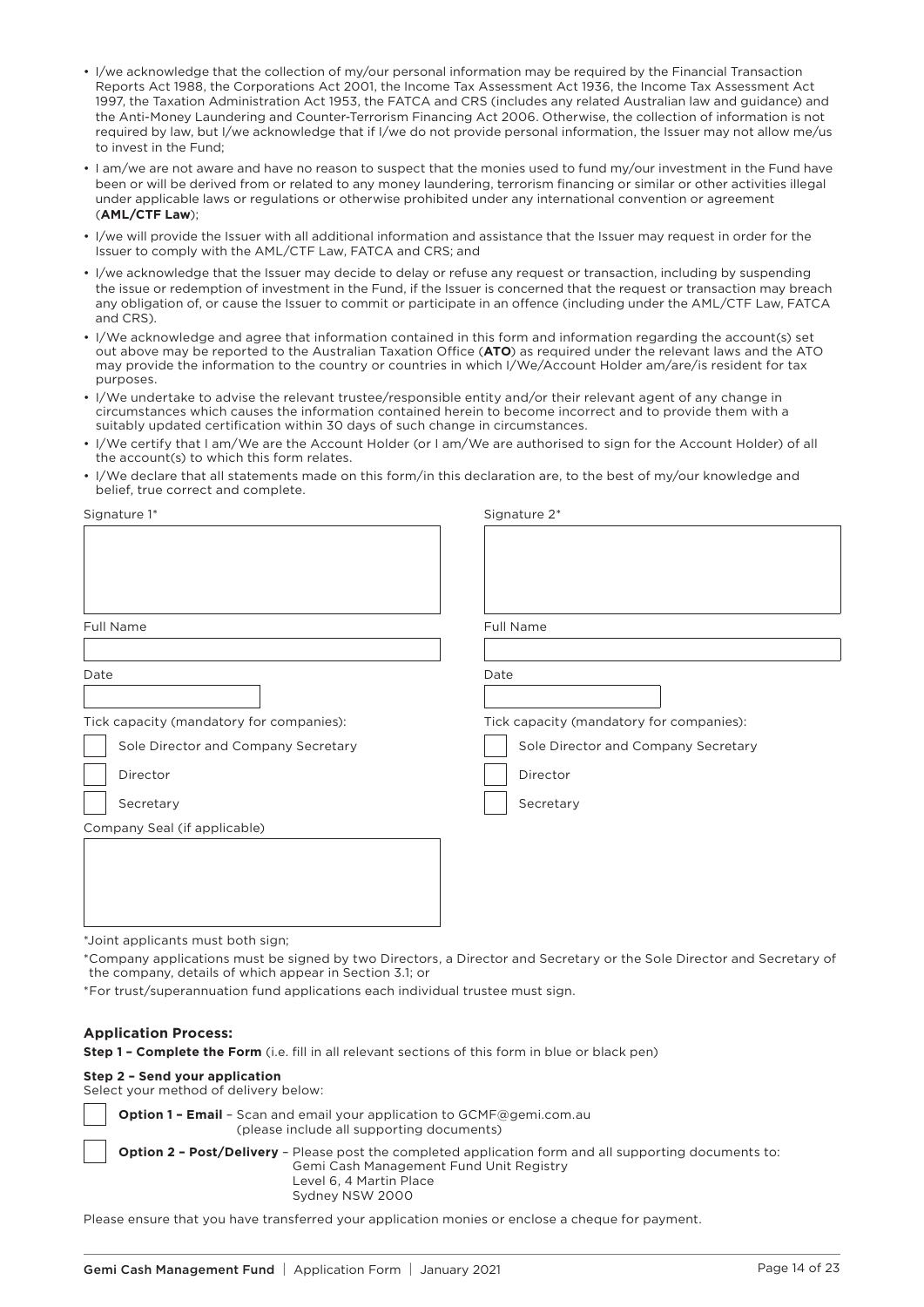## **11. FINANCIAL ADVISER DETAILS AND CUSTOMER IDENTIFICATION DECLARATION**

**Customer Identification Declaration** *(Financial Adviser to complete)*

I confirm that I have completed an appropriate Customer Identification Declaration (**CID**) on this investor and/or the beneficial owners which meets the requirements of the Anti-Money Laundering and Counter-Terrorism Financing Act 2006 (**AML/CTF Act**).

Please select the relevant option below:



I have attached the verification documents that were used to perform the CID for this investor and/or the beneficial owners; OR

I have not attached the verification documents but will retain them in accordance with the AML/CTF Act and agree to provide them to the Issuer or its agents with access to these documents upon request. I also agree that if I become unable to retain the verification documents used for this application in accordance with the requirements of the AML/CTF Act, I will forward them to the Issuer.

I agree to provide the Issuer or its agents with any other information that they may require to support this Application.

Financial Adviser Name (if a new adviser, please attach a copy of your employee/representative authority)

| <b>Business Name</b>           |       |               |         |
|--------------------------------|-------|---------------|---------|
|                                |       |               |         |
| Adviser Number (if applicable) |       |               |         |
| <b>Street Address</b>          |       |               |         |
|                                |       |               |         |
| Suburb                         | State | Postcode      | Country |
|                                |       |               |         |
| Postal Address                 |       |               |         |
|                                |       |               |         |
| Suburb                         | State | Postcode      | Country |
|                                |       |               |         |
| Office Telephone               |       | Mobile Number |         |
|                                |       |               |         |
| Email                          |       |               |         |
|                                |       |               |         |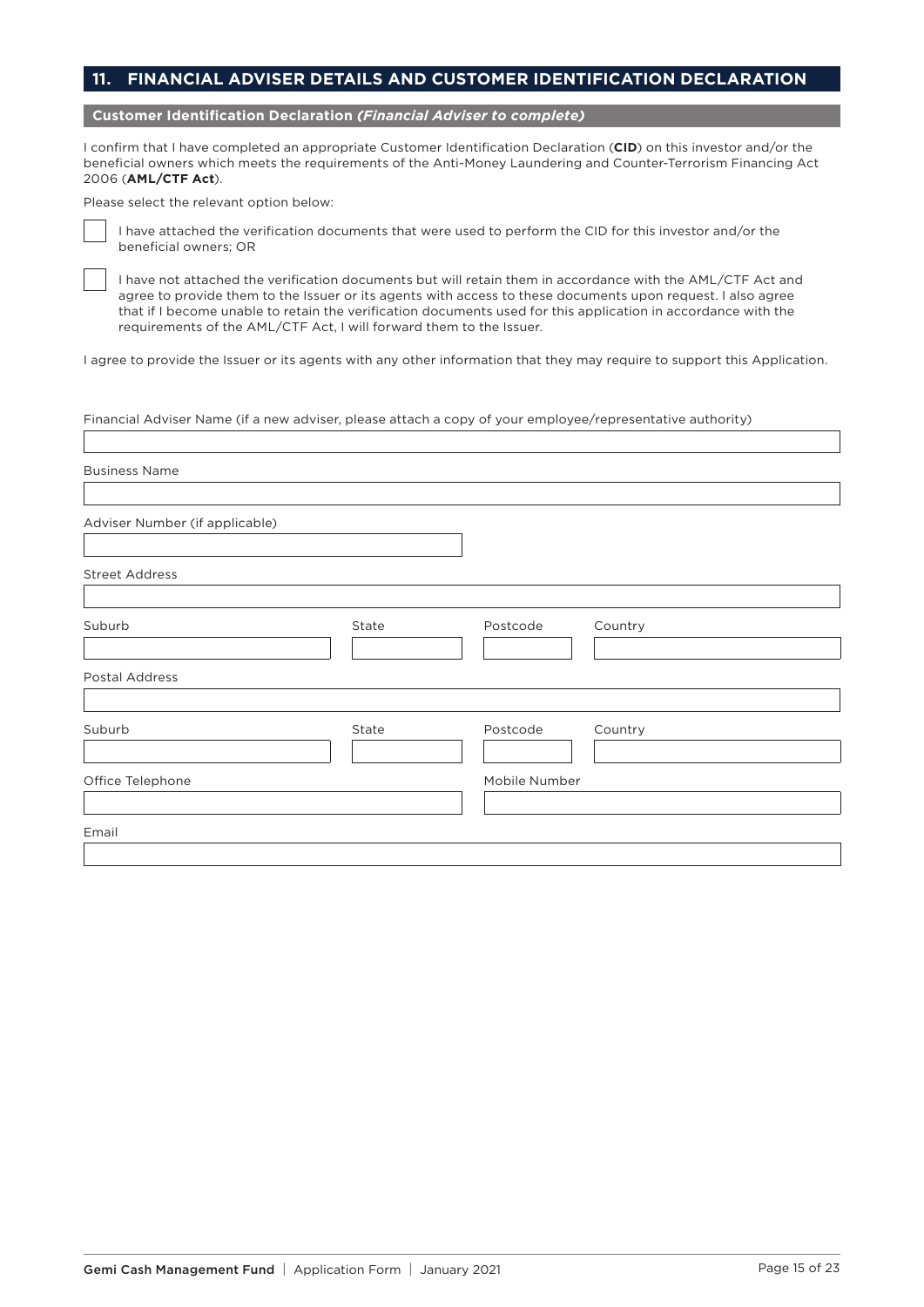## **DEALER DETAILS**

| Dealer Name                    |       |          |         |
|--------------------------------|-------|----------|---------|
| Dealer Number (if applicable)  |       |          |         |
| Contact Person                 |       |          |         |
| AFSL Number                    |       | ABN      |         |
| Postal Address                 |       |          |         |
| Suburb                         | State | Postcode | Country |
| Office Telephone               |       |          |         |
| Email                          |       |          |         |
| Dealer Stamp                   |       |          |         |
| Signature of Financial Adviser |       |          |         |
| Date                           |       |          |         |

## **Financial Adviser Access to Investor Information** *(Investor to complete)*

Please tick the box below if you wish your financial adviser to have access to information and/or to receive copies of all transaction confirmations. If no election is made, access to information and/or copies of transaction confirmations will not be provided to your financial adviser.

Please provide access to information and send copies of all transaction confirmations to my/our financial adviser.

You may change your election at any time by contacting the Issuer.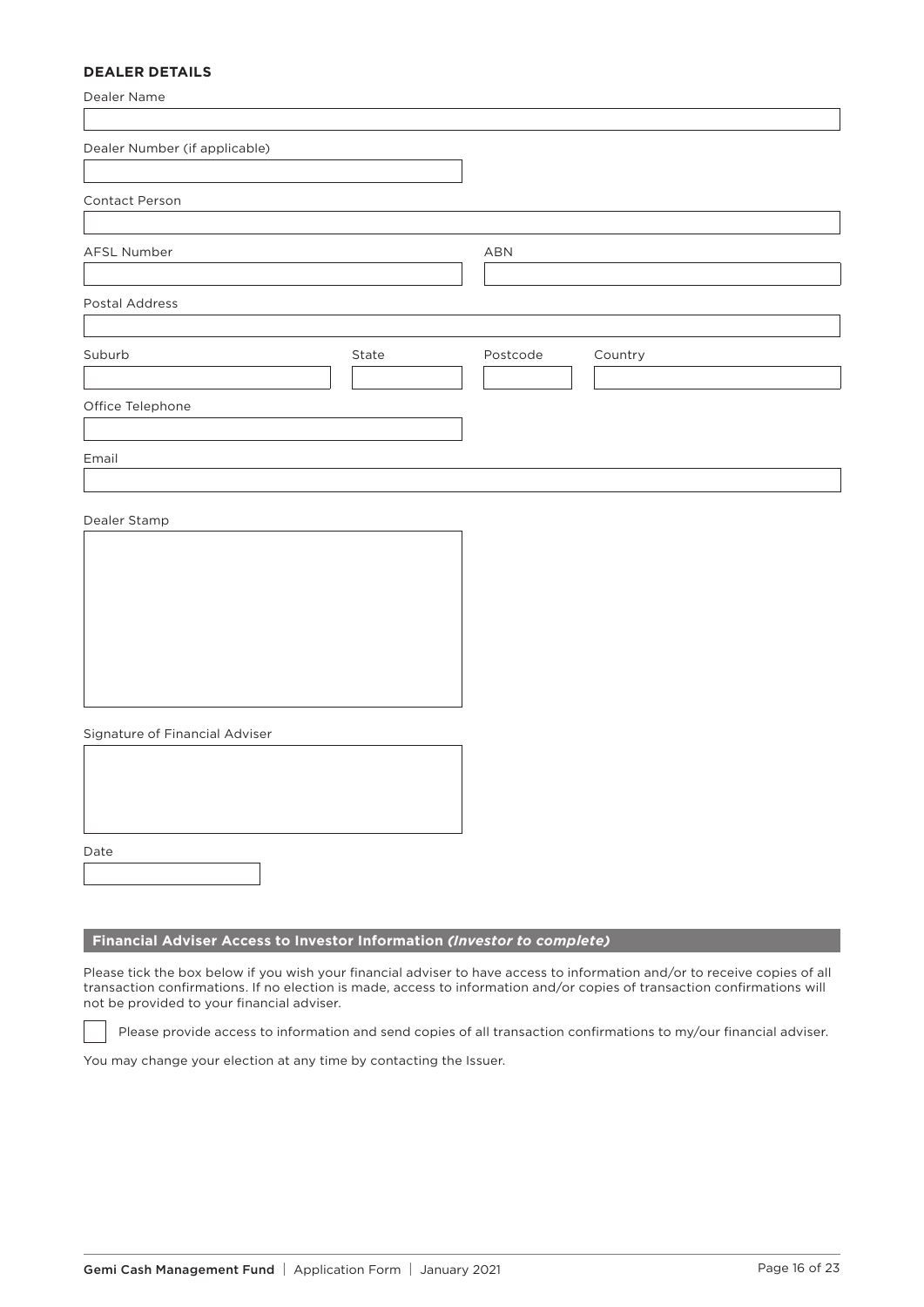## **12. CERTIFYING A COPY OF AN ORIGINAL DOCUMENT**

All documents must be provided in a certified copy format – in other words, a copy of the original document that has been certified by an eligible certifier.

A 'certified extract' means an extract that has been certified as a true copy of some of the information contained in a complete original document by one of the persons described below.

Please note that we require the copy which was actually signed by the certifier (i.e. the original penned signature of the certifier).

#### **People who can certify documents or extracts are:**

- 1. A lawyer, being a person who is enrolled on the roll of the Supreme Court of a State or Territory, or the High Court of Australia, as a legal practitioner (however described).
- 2. A judge of a court.
- 3. A magistrate.
- 4. A chief executive officer of a Commonwealth court.
- 5. A registrar or deputy registrar of a court.
- 6. A Justice of the Peace.
- 7. A notary public (for the purposes of the *Statutory Declaration Regulations 1993*).
- 8. A police officer.
- 9. An agent of the Australian Postal Corporation who is in charge of an office supplying postal services to the public.
- 10. A permanent employee of the Australian Postal Corporation with 2 or more years of continuous service who is employed in an office supplying postal services to the public.
- 11. An Australian consular officer or an Australian diplomatic officer (within the meaning of the *Consular Fees Act 1955*).
- 12. An officer with 2 or more continuous years of service with one or more financial institutions (for the purposes of the *Statutory Declaration Regulations 1993*).
- 13. A finance company officer with 2 or more continuous years of service with one or more financial companies (for the purposes of the *Statutory Declaration Regulations 1993*).
- 14. An officer with, or authorised representative of, a holder of an Australian financial services licence, having 2 or more continuous years of service with one or more licensees.
- 15. A member of the Institute of Chartered Accountants in Australia, CPA Australia or the National Institute of Accountants with 2 or more years of continuous membership.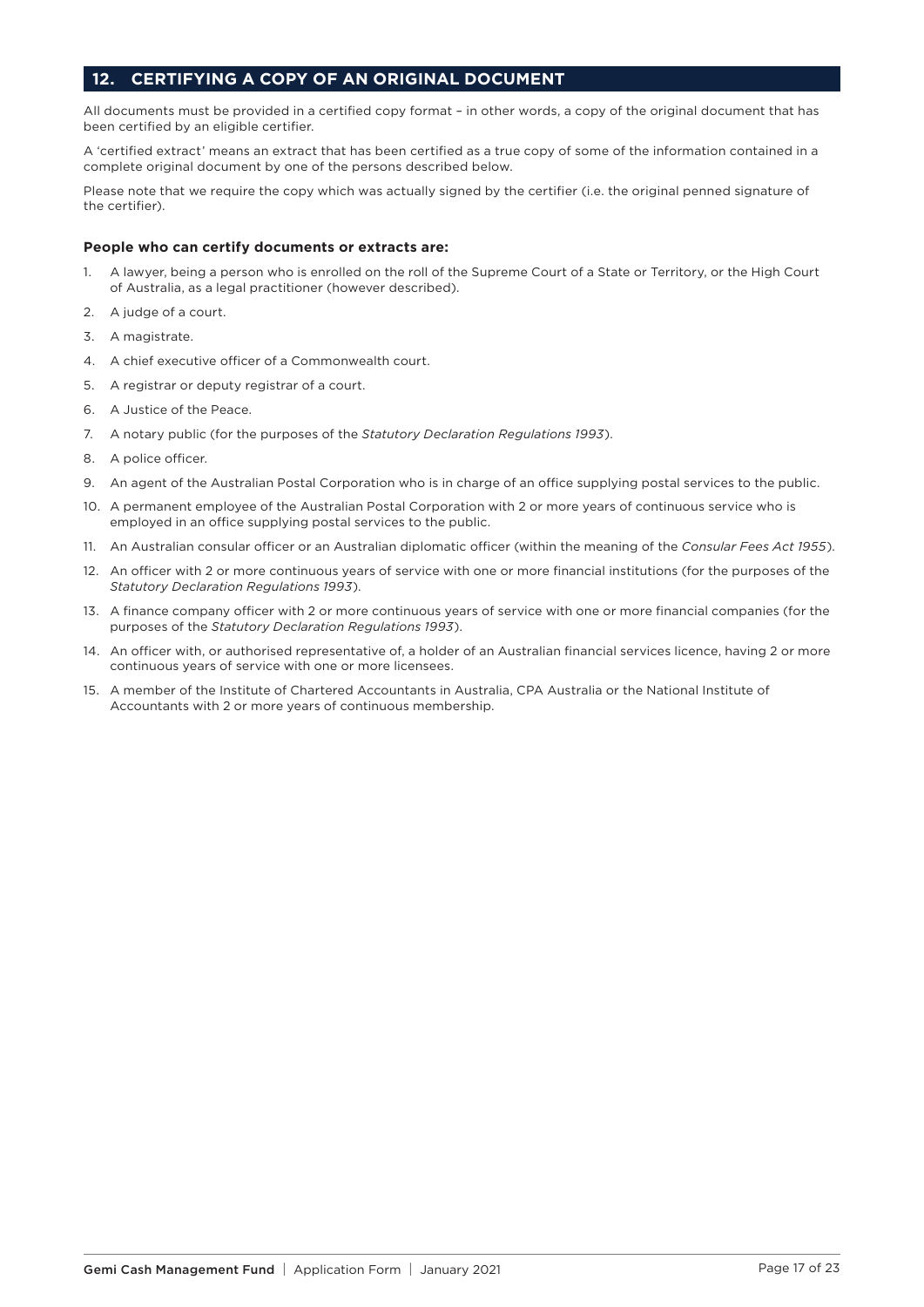## **13. KEY DEFINITIONS**

## **BENEFICIAL OWNER**

To comply with AML/CTF laws, we require you to disclose the Beneficial Owners. Beneficial Owner means an individual who ultimately owns or controls (directly or indirectly) the investor. 'Owns' means ownership (either directly or indirectly) of 25% or more of the investor. 'Controls' includes control as a result of, or by means of, trusts, agreements, arrangements, understandings and practices, whether or not having legal or equitable force and whether or not based on legal or equitable rights, and includes exercising and control through the capacity to determine decisions about financial and operating policies.

#### **CONTROLLING PERSON(S)**

'Controlling Persons' means with respect to an entity that is a legal person, natural person(s) who exercises control over an entity. This should be interpreted in a manner consistent with relevant Financial Action Task Force Recommendations on the terms "beneficial owner". Investors that are Passive NFFEs or NFEs under FATCA and CRS respectively should consult their own advisors regarding any Controlling Person(s) they may have.

#### **GLOBAL INTERMEDIARY IDENTIFICATION NUMBER (GIIN)**

Global Intermediary Identification Number (**GIIN**) means a unique identification number that non-U.S. Financial Institutions receive from the IRS (i.e. IRS of the U.S) when they register as a financial institution for FATCA.

#### **POLITICALLY EXPOSED PERSONS (PEP)**

To comply with AML/CTF laws, we require you to disclose whether you are, or have an association with, a Politically Exposed Person ('PEP'). A PEP is an individual who holds a prominent public position or function in a government body or an international organisation in Australia or overseas, such as a Head of State, or Head of a Country or Government, or a Government Minister, or equivalent senior politician. A PEP can also be an immediate family member of a person referred to above, including spouse, de facto partner, child, and a child's spouse or a parent. A close associate of a PEP, i.e. any individual who is known to have joint beneficial ownership of a legal arrangement or entity is also considered to be a PEP. Where you identify as, or have an association with, a PEP, we may request additional information from you.

#### **TAXPAYER IDENTIFICATION NUMBER (TIN)**

Taxpayer Identification Number (**TIN**) means the number assigned by each country for the purpose of administering tax laws. This is the equivalent of a Tax File Number (**TFN**) in Australia or an Employer Identification Number (**EIN**) in the U.S.

#### **For FATCA and CRS purposes, the following selected summaries of defined terms are provided to assist you with completing this form.**

#### **FOREIGN ACCOUNT TAX COMPLIANCE ACT (FATCA)**

FATCA means the U.S. Foreign Account Tax Compliance Act.

| <b>FATCA CLASSIFICATIONS</b>                  | <b>DEFINITIONS</b>                                                                                                                                                                                                                                                                                                        |
|-----------------------------------------------|---------------------------------------------------------------------------------------------------------------------------------------------------------------------------------------------------------------------------------------------------------------------------------------------------------------------------|
| <b>Foreign Financial Institution</b><br>(FFI) | FFI relates to the term "Financial Institution" and refers to Non-US Financial<br>Institutions under the FATCA regime.                                                                                                                                                                                                    |
|                                               | Financial Institutions include a Depository Institution, a Custodial Institution, an<br>Investment Entity, or Specified Insurance Company.                                                                                                                                                                                |
| <b>Participating FFI (PFFI)</b>               | A FFI that has agreed to comply with the requirements of a FFI agreement, including<br>a FFI described in a Model 2 IGA that has agreed to comply with the requirements<br>of a FFI agreement. The term PFFI also includes a QI branch of a U.S. financial<br>institution, unless such branch is a Reporting Model 1 FFI. |
| Intergovernmental Agreement<br>(IGA)          | An agreement or arrangement between the U.S. or the Treasury Department and a<br>foreign government or agencies to implement FATCA.                                                                                                                                                                                       |
| <b>Local/Partner Jurisdiction FFI</b>         | A FFI located in a jurisdiction that has in effect an agreement with the United States<br>to facilitate the implementation of FATCA. A list of all participating jurisdictions can<br>be found at: http://www.treasury.gov/resource-center/tax-policy/treaties/Pages/<br>FATCA-Archive.aspx                               |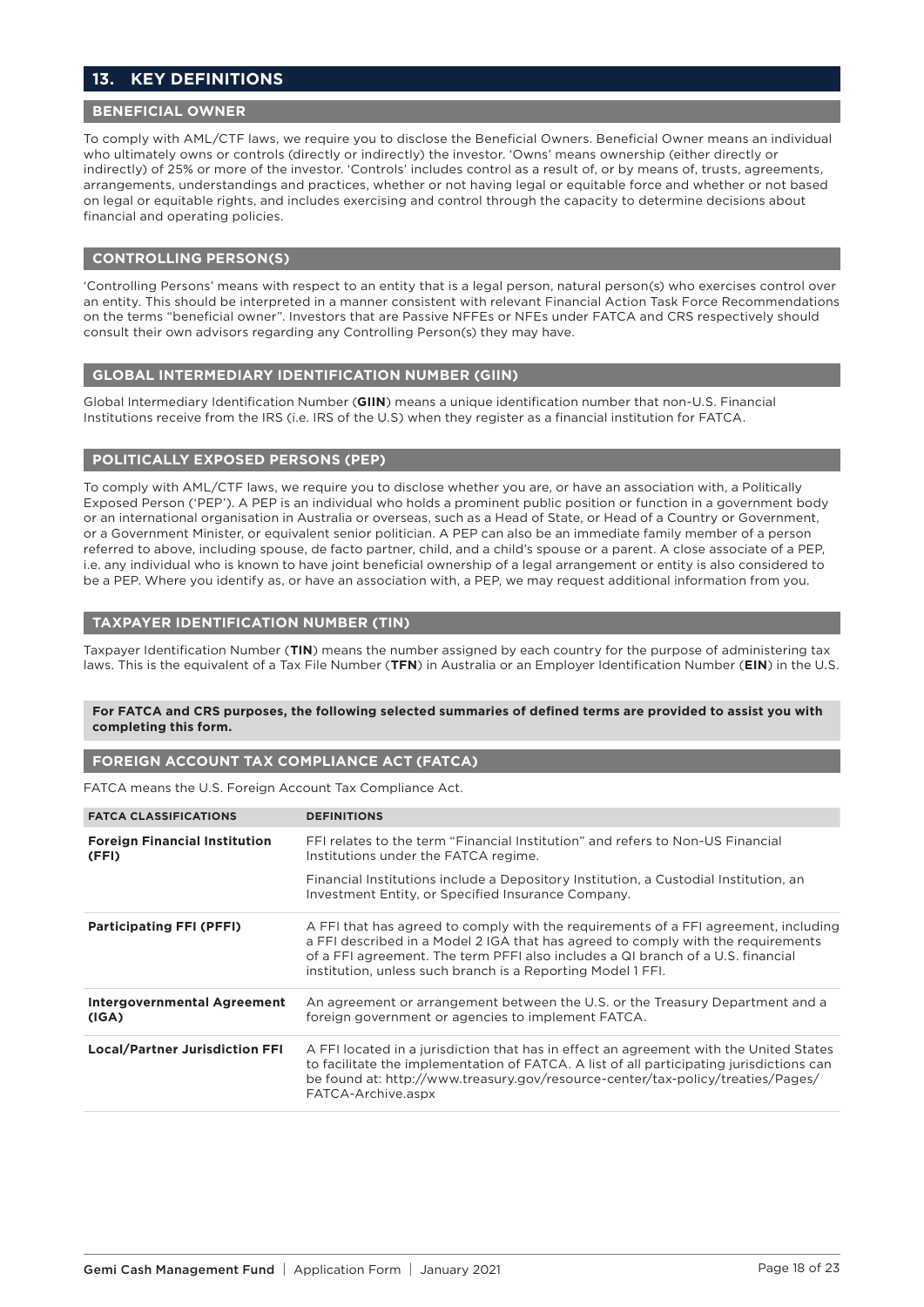| <b>FATCA CLASSIFICATIONS</b>                          | <b>DEFINITIONS</b>                                                                                                                                                                                                                                                                                                                                                                                                                                                                                                                                                                                                                        |
|-------------------------------------------------------|-------------------------------------------------------------------------------------------------------------------------------------------------------------------------------------------------------------------------------------------------------------------------------------------------------------------------------------------------------------------------------------------------------------------------------------------------------------------------------------------------------------------------------------------------------------------------------------------------------------------------------------------|
| <b>Deemed-compliant FFI</b>                           | <b>Trustee-Documented Trust:</b> A trust established under the laws of the local<br>jurisdiction to the extent that the trustee of the trust is a Reporting U.S. Financial<br>Institution, Reporting Model 1 FFI, or Participating FFI and reports all information<br>required to be reported pursuant to the Agreement with respect to all U.S.<br>Reportable Accounts of the trust.                                                                                                                                                                                                                                                     |
|                                                       | <b>Sponsored Investment Vehicle:</b> A Financial Institution described in the IGA having a<br>sponsoring entity that complies with the requirements of the IGA.                                                                                                                                                                                                                                                                                                                                                                                                                                                                           |
|                                                       | <b>Registered-Deemed Compliant FFI:</b> A FFI that registers with the IRS to declare<br>its status. Includes certain local FFIs, non-reporting members of participating FFI<br>groups, qualified collective investment vehicles, restricted funds, qualified credit<br>card issuers and servicers, and sponsored investment entities and controlled foreign<br>corporations.                                                                                                                                                                                                                                                              |
|                                                       | Other Deemed-Compliant Category: Deemed-compliant FFIs also include<br>the following: Non-Registering Local Bank, FFI with Only Low Value Accounts,<br>Sponsored Closely-Held Investment Vehicle, Limited Life Debt Investment Entity,<br>and any other FFI treated as a deemed-compliant FFI under an applicable IGA<br>(except for a registered deemed-compliant FFI).                                                                                                                                                                                                                                                                  |
| <b>Non-participating FFI</b>                          | A FFI other than a participating FFI, a deemed-compliant FFI, or an exempt<br>beneficial owner.                                                                                                                                                                                                                                                                                                                                                                                                                                                                                                                                           |
| <b>Exempt Beneficial Owner</b>                        | An entity in one of the following categories:                                                                                                                                                                                                                                                                                                                                                                                                                                                                                                                                                                                             |
| (includes Self-managed<br><b>Superannuation Fund)</b> | <b>Government Entity:</b><br>The government of a jurisdiction, any political subdivision of a jurisdiction (including<br>a state, province, county, or municipality), or any wholly owned agency or                                                                                                                                                                                                                                                                                                                                                                                                                                       |
|                                                       | instrumentality of a jurisdiction or of any one or more of the foregoing.                                                                                                                                                                                                                                                                                                                                                                                                                                                                                                                                                                 |
|                                                       | <b>International Organisation:</b><br>Any international organisation or wholly owned agency or instrumentality<br>thereof. This category includes any intergovernmental organization (including a<br>supranational organisation) (1) that is comprised primarily of governments; (2) that<br>has in effect a headquarters or substantially similar agreement with the jurisdiction;<br>and (3) the income of which does not inure to the benefit of private persons.                                                                                                                                                                      |
|                                                       | <b>Central Bank:</b>                                                                                                                                                                                                                                                                                                                                                                                                                                                                                                                                                                                                                      |
|                                                       | An institution that is by law or government sanction the principal authority, other<br>than the government of the jurisdiction itself, issuing instruments intended to<br>circulate as currency. Such an institution may include an instrumentality that is<br>separate from the government of the jurisdiction, whether or not owned in whole or<br>in part by the jurisdiction.                                                                                                                                                                                                                                                         |
|                                                       | <b>Exempt Retirement Fund:</b><br>A retirement fund that meets one of the following categories under the applicable<br>IGA: Treaty-Qualified Retirement Fund, Broad Participation Retirement Fund,<br>Narrow Participation Retirement Fund, Pension Fund of an Exempt Beneficial Owner,<br>or Investment Entity Wholly Owned by Exempt Beneficial Owners.                                                                                                                                                                                                                                                                                 |
|                                                       | <b>Investment Entity Wholly:</b><br>An Entity that is a Financial Institution solely because it is an Investment Entity,<br>provided that each direct holder of an Equity Interest in the Entity is an exempt<br>beneficial owner, and each direct holder of a debt interest in such Entity is either<br>a Depository Institution (with respect to a loan made to such Entity) or an exempt<br>beneficial owner.                                                                                                                                                                                                                          |
| <b>Non-Financial Foreign Entity</b><br>(NFFE)         | For FATCA purpose, a NFFE refers to any non-U.S. organisation that is not a FFI.<br>Also, a NFFE may be an Active NFFE or a Passive NFFE.                                                                                                                                                                                                                                                                                                                                                                                                                                                                                                 |
| <b>Direct Reporting NFFE</b>                          | A direct reporting NFFE is a passive NFFE that elects to report certain information<br>about its direct or indirect substantial U.S. owners directly to the IRS on Form 8966<br>in lieu of providing such information to the financial institutions at which the NFFE<br>holds an account. Direct reporting NFFEs will be required to register with the IRS to<br>obtain a GIIN and agree to report the information about its substantial U.S. owners<br>directly to the IRS. A direct reporting NFFE will not be treated as a participating FFI<br>or be required to enter into a FFI agreement; it will be treated as an excepted NFFE. |
| <b>Sponsored Direct Reporting</b><br><b>NFFE</b>      | An entity serving as a "sponsor" for one or more direct reporting NFFEs, which<br>will require the sponsoring entity to report information about a sponsored direct<br>reporting NFFE's direct or indirect substantial U.S. owners directly to the IRS on a<br>Form 8966.                                                                                                                                                                                                                                                                                                                                                                 |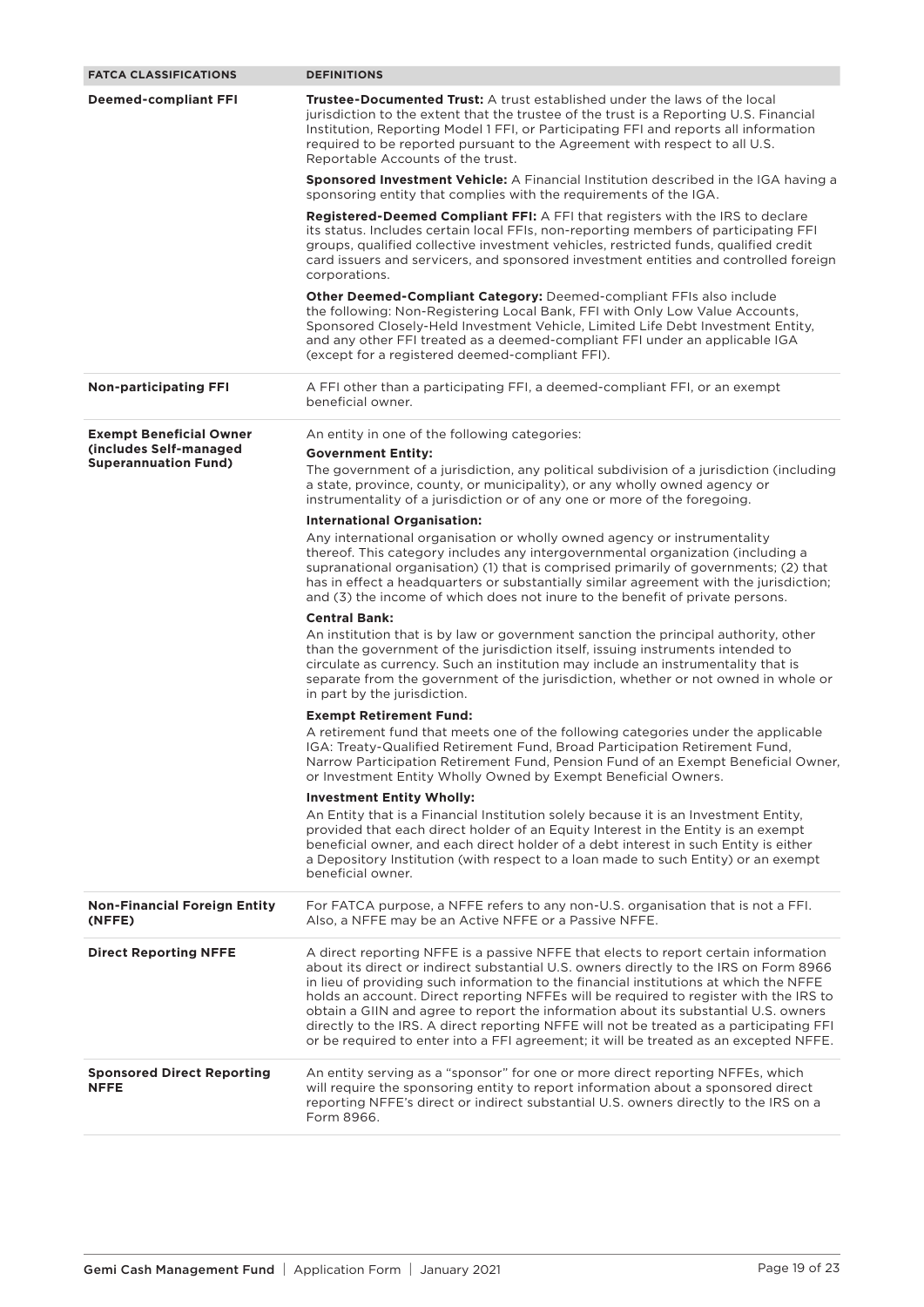| <b>FATCA CLASSIFICATIONS</b>                | <b>DEFINITIONS</b>                                                                                                                                                                                                                                                                                                                                                                                 |
|---------------------------------------------|----------------------------------------------------------------------------------------------------------------------------------------------------------------------------------------------------------------------------------------------------------------------------------------------------------------------------------------------------------------------------------------------------|
| <b>Active NFFE</b>                          | Active NFFEs by Reason of Income and Assets means less than 50% of the NFFE's<br>gross income for the preceding calendar year or other appropriate reporting<br>period is passive income and less than 50% of the assets held by the NFFE during<br>the preceding calendar year or other appropriate reporting period are assets that<br>produce or are held for the production of passive income. |
|                                             | Also, a NFFE means any entity that is not a financial institution, a NFFE may be an<br>Active NFFF or a Passive NFFF.                                                                                                                                                                                                                                                                              |
| <b>Passive NFFE</b>                         | For purpose of completing this certification, a <b>Passive NFFE</b> means any NFFE that is<br>not an Active NFFE.                                                                                                                                                                                                                                                                                  |
| Other - describe the<br><b>FATCA status</b> | Investor to provide as per their tax advice.                                                                                                                                                                                                                                                                                                                                                       |

## **COMMON REPORTING STANDARDS (CRS)**

CRS means OECD Common Reporting Standards for Automatic Exchange of Financial Account Information.

| <b>CRS CLASSIFICATIONS</b>                                                                                                                                                                                                                                                                                           | <b>DEFINITIONS</b>                                                                                                                                                                                                                                                                                                                                                                                                                                                                                                                                                                                                                                                                                                                                                                                                                                                                                                                                                        |
|----------------------------------------------------------------------------------------------------------------------------------------------------------------------------------------------------------------------------------------------------------------------------------------------------------------------|---------------------------------------------------------------------------------------------------------------------------------------------------------------------------------------------------------------------------------------------------------------------------------------------------------------------------------------------------------------------------------------------------------------------------------------------------------------------------------------------------------------------------------------------------------------------------------------------------------------------------------------------------------------------------------------------------------------------------------------------------------------------------------------------------------------------------------------------------------------------------------------------------------------------------------------------------------------------------|
| <b>Government Entity,</b><br><b>International Organisation</b><br>and Central Bank                                                                                                                                                                                                                                   | <b>Government Entity</b> means the government of a jurisdiction, any political subdivision<br>of a jurisdiction (including a state, province, county, or municipality), or any wholly<br>owned agency or instrumentality of a jurisdiction or of any one or more of the<br>foregoing.                                                                                                                                                                                                                                                                                                                                                                                                                                                                                                                                                                                                                                                                                     |
|                                                                                                                                                                                                                                                                                                                      | International Organisation means any international organisation or wholly owned<br>agency or instrumentality thereof. This category includes any intergovernmental<br>organisation (including a supranational organisation) (1) that is comprised primarily of<br>governments; (2) that has in effect a headquarters or substantially similar agreement<br>with the jurisdiction; and (3) the income of which does not inure to the benefit of<br>private persons.                                                                                                                                                                                                                                                                                                                                                                                                                                                                                                        |
|                                                                                                                                                                                                                                                                                                                      | <b>Central Bank</b> means an institution that is by law or government sanction the principal<br>authority, other than the government of the jurisdiction itself, issuing instruments<br>intended to circulate as currency. Such an institution may include an instrumentality<br>that is separate from the government of the jurisdiction, whether or not owned in<br>whole or in part by the jurisdiction.                                                                                                                                                                                                                                                                                                                                                                                                                                                                                                                                                               |
| <b>Financial Institution</b>                                                                                                                                                                                                                                                                                         | <b>Financial Institution</b> means a Custodial Institution, a Depository Institution, an<br>Investment Entity, or a Specified Insurance Company.                                                                                                                                                                                                                                                                                                                                                                                                                                                                                                                                                                                                                                                                                                                                                                                                                          |
| <b>Non-Reporting Financial</b><br><b>Institution (includes Broad</b><br><b>Participation Retirement</b><br><b>Fund, Narrow Participation</b><br><b>Retirement Fund, Exempt</b><br><b>Collective Investment</b><br><b>Vehicle, Trustee Documented</b><br><b>Trust and Self-managed</b><br><b>Superannuation Fund)</b> | A "Non-Reporting Financial Institution" means any Financial Institution that's:<br>• A Government Entity, International Organisation or Central Bank, other than with<br>respect to a payment that is derived from an obligation held in connection with<br>a commercial financial activity of a type engaged in by a Specified Insurance<br>Company, Custodial Institution, or Depository Institution;<br>• A Broad Participation Retirement Fund; a Narrow Participation Retirement Fund; a<br>Pension Fund of a Government Entity, International Organisation or Central Bank; or<br>a Qualified Credit Card Issuer;<br>• An Exempt Collective Investment Vehicle; or<br>• A Trustee-Documented Trust: a trust whose trustee is a Reporting Financial<br>Institution and reports all the necessary information about the trust's Reportable<br>Accounts;<br>• Any other Entity that a country defines as a Non-Reporting Financial Institution in its<br>domestic law. |
| <b>Non-Financial Entity (NFE)</b>                                                                                                                                                                                                                                                                                    | For CRS purposes, a NFE is an entity that is not a Financial Institution, a NFE may be<br>an Active NFE or a Passive NFE.                                                                                                                                                                                                                                                                                                                                                                                                                                                                                                                                                                                                                                                                                                                                                                                                                                                 |
| <b>Active NFE</b>                                                                                                                                                                                                                                                                                                    | Active NFEs by Reason of Income and Assets means less than 50% of the NFE's<br>gross income for the preceding calendar year or other appropriate reporting period is<br>passive income and less than 50% of the assets held by the NFE during the preceding<br>calendar year or other appropriate reporting period are assets that produce or are<br>held for the production of passive income.<br>NFEs means any entity that is not a Financial Institution, a NFE may be an Active NFE<br>or a Passive NFE.                                                                                                                                                                                                                                                                                                                                                                                                                                                             |
| <b>Passive NFE</b>                                                                                                                                                                                                                                                                                                   | <b>Passive NFE</b> means for the purpose of completing this certification, any NFE that is<br>not an Active NFE.                                                                                                                                                                                                                                                                                                                                                                                                                                                                                                                                                                                                                                                                                                                                                                                                                                                          |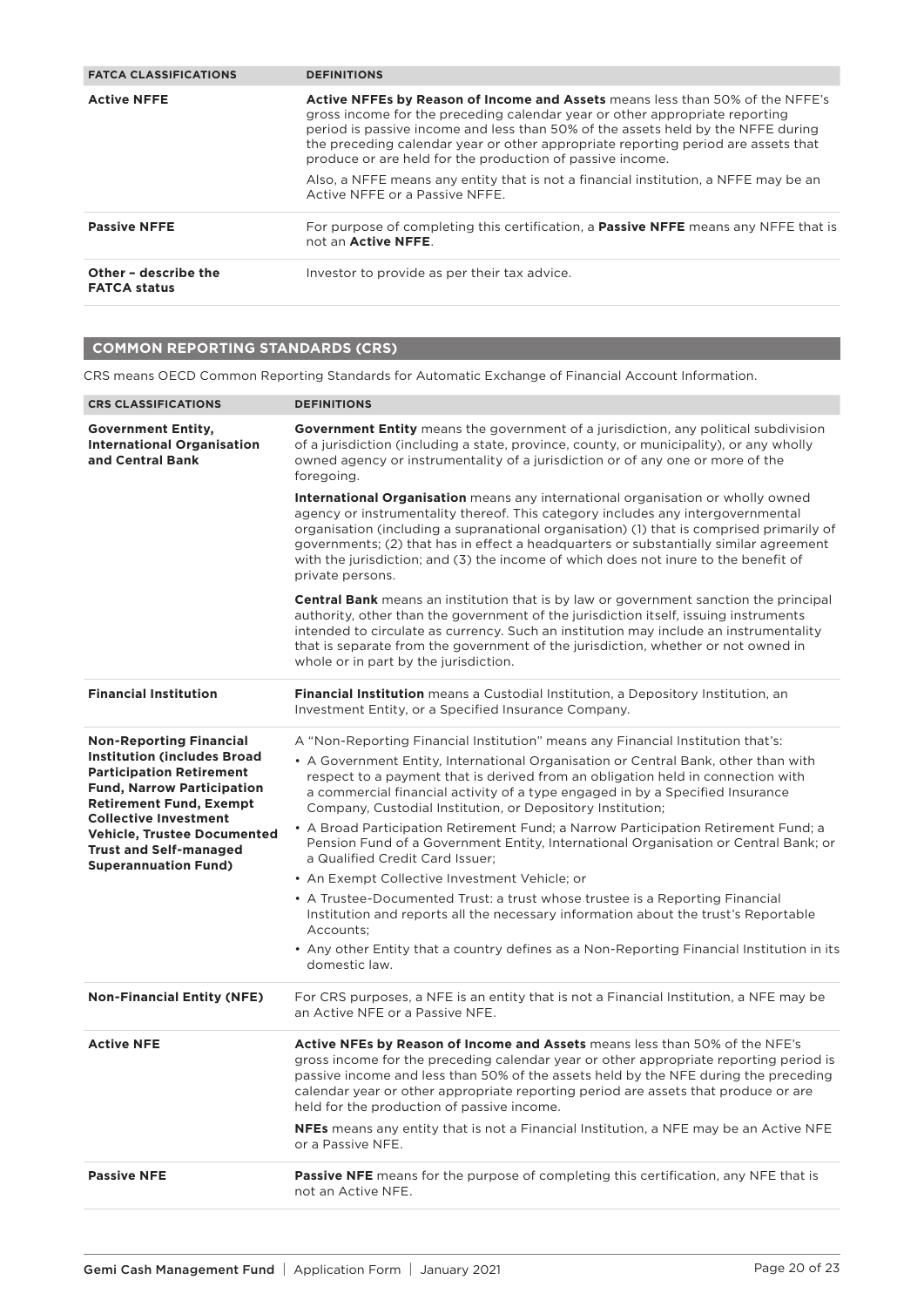| <b>CRS CLASSIFICATIONS</b>                                              | <b>DEFINITIONS</b>                                                                                                                                                                                                                                                                                                                                                                                                                                                                           |  |
|-------------------------------------------------------------------------|----------------------------------------------------------------------------------------------------------------------------------------------------------------------------------------------------------------------------------------------------------------------------------------------------------------------------------------------------------------------------------------------------------------------------------------------------------------------------------------------|--|
| <b>Investment Entity</b>                                                | The term "Investment Entity" includes two types of Entities:                                                                                                                                                                                                                                                                                                                                                                                                                                 |  |
|                                                                         | (a) an Entity that primarily conducts as a business one or more of the following<br>activities or operations for or on behalf of a customer:                                                                                                                                                                                                                                                                                                                                                 |  |
|                                                                         | • Trading in money market instruments (cheques, bills, certificates of deposit,<br>derivatives, etc.); foreign exchange; exchange, interest rate and index<br>instruments; transferable securities; or commodity futures trading;                                                                                                                                                                                                                                                            |  |
|                                                                         | • Individual and collective portfolio management; or                                                                                                                                                                                                                                                                                                                                                                                                                                         |  |
|                                                                         | • Otherwise investing, administering, or managing Financial Assets or money on<br>behalf of other persons.                                                                                                                                                                                                                                                                                                                                                                                   |  |
|                                                                         | • Such activities or operations do not include rendering non-binding investment<br>advice to a customer.                                                                                                                                                                                                                                                                                                                                                                                     |  |
|                                                                         | (b) The second type of "Investment Entity" ("Investment Entity managed by another<br>Financial Institution") is any Entity the gross income of which is primarily<br>attributable to investing, reinvesting, or trading in Financial Assets where the<br>Entity is managed by another Entity that is a Depository Institution, a Custodial<br>Institution, a Specified Insurance Company, or the first type of Investment Entity.                                                            |  |
| <b>Investment Entity managed</b><br>by another Financial<br>Institution | An Entity is "managed by" another Entity if the managing Entity performs, either<br>directly or through another service provider on behalf of the managed Entity, any<br>of the activities or operations described in Clause (a) above in the definition of<br>'Investment Entity'.                                                                                                                                                                                                          |  |
|                                                                         | An Entity only manages another Entity if it has discretionary authority to manage the<br>other Entity's assets (either in whole or part). Where an Entity is managed by a mix<br>of Financial Institutions, NFEs or individuals, the Entity is considered to be managed<br>by another Entity that is a Depository Institution, a Custodial Institution, a Specified<br>Insurance Company, or the first type of Investment Entity, if any of the managing<br>Entities is such another Entity. |  |
| Other - describe the CRS<br><b>Status</b>                               | Investor to provide as per their tax advice.                                                                                                                                                                                                                                                                                                                                                                                                                                                 |  |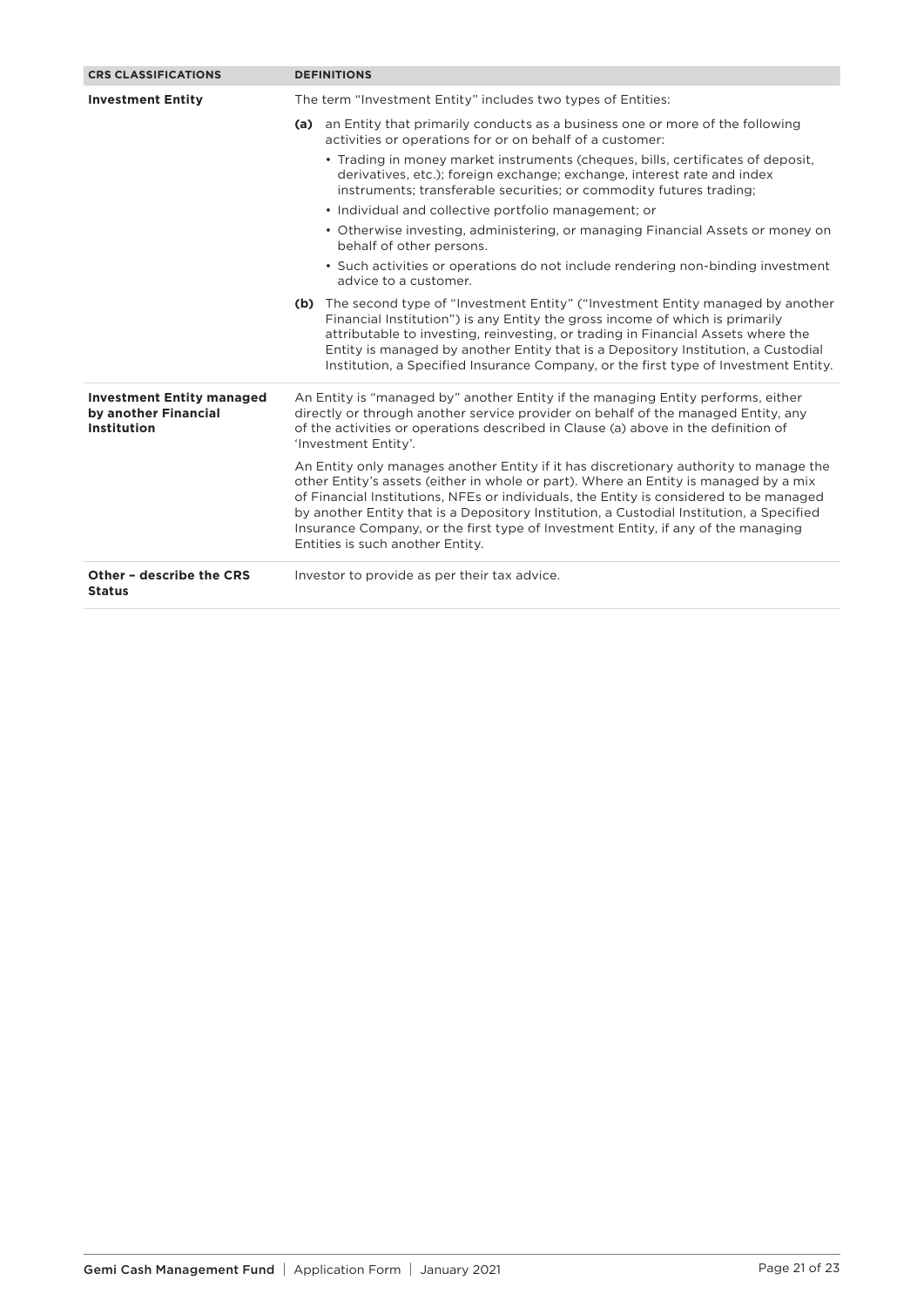## **ADDITIONAL INVESTMENT FORM – GEMI CASH MANAGEMENT FUND**

| <b>Additional Investment Form For Existing Investors</b><br>Please use this form if you are already an investor in the Gemi Cash Management Fund and wish to make an<br>additional investment. New investors should complete a new Application Form. |                                                                                                                                                                                                                                         |  |  |
|------------------------------------------------------------------------------------------------------------------------------------------------------------------------------------------------------------------------------------------------------|-----------------------------------------------------------------------------------------------------------------------------------------------------------------------------------------------------------------------------------------|--|--|
| <b>INVESTOR DETAILS</b>                                                                                                                                                                                                                              |                                                                                                                                                                                                                                         |  |  |
| Number                                                                                                                                                                                                                                               | Name                                                                                                                                                                                                                                    |  |  |
|                                                                                                                                                                                                                                                      |                                                                                                                                                                                                                                         |  |  |
| Company/Fund/Super Fund Name                                                                                                                                                                                                                         |                                                                                                                                                                                                                                         |  |  |
|                                                                                                                                                                                                                                                      |                                                                                                                                                                                                                                         |  |  |
| <b>ADDITIONAL INVESTMENT DETAILS</b>                                                                                                                                                                                                                 |                                                                                                                                                                                                                                         |  |  |
| I/we apply to make an additional investment in the Gemi Cash Management Fund.                                                                                                                                                                        |                                                                                                                                                                                                                                         |  |  |
| Amount: AUD                                                                                                                                                                                                                                          |                                                                                                                                                                                                                                         |  |  |
| Please tick the box beside your chosen payment method and complete the required details.                                                                                                                                                             |                                                                                                                                                                                                                                         |  |  |
| Cheque<br>Made payable to: Gemi Registry Pty Ltd - Application Account                                                                                                                                                                               |                                                                                                                                                                                                                                         |  |  |
| <b>Electronic Funds Transfer or Direct Deposit</b><br>Bank: St George<br>Reference: "Investor surname/company or trust name" (as applicable)<br>Account Name: Gemi Registry Pty Ltd - Application Account                                            |                                                                                                                                                                                                                                         |  |  |
| BSB: 332-027<br>Account number: 555 642 066                                                                                                                                                                                                          |                                                                                                                                                                                                                                         |  |  |
| Date of Transfer<br>Reference Used                                                                                                                                                                                                                   |                                                                                                                                                                                                                                         |  |  |
|                                                                                                                                                                                                                                                      |                                                                                                                                                                                                                                         |  |  |
| <b>Beneficial Ownership Details</b>                                                                                                                                                                                                                  |                                                                                                                                                                                                                                         |  |  |
| they occur.                                                                                                                                                                                                                                          | I/We declare that all details provided in this application and previous applications, including beneficial ownership<br>remain true and correct and I/we undertake to inform you of any changes to the information supplied as and when |  |  |
| <b>INVESTOR CONFIRMATION</b>                                                                                                                                                                                                                         |                                                                                                                                                                                                                                         |  |  |
| Signature 1*                                                                                                                                                                                                                                         | Signature 2*                                                                                                                                                                                                                            |  |  |
|                                                                                                                                                                                                                                                      |                                                                                                                                                                                                                                         |  |  |
| <b>Full Name</b>                                                                                                                                                                                                                                     | <b>Full Name</b>                                                                                                                                                                                                                        |  |  |
|                                                                                                                                                                                                                                                      |                                                                                                                                                                                                                                         |  |  |
| Date                                                                                                                                                                                                                                                 | Date                                                                                                                                                                                                                                    |  |  |
|                                                                                                                                                                                                                                                      |                                                                                                                                                                                                                                         |  |  |
| Tick capacity (mandatory for companies):                                                                                                                                                                                                             | Tick capacity (mandatory for companies):                                                                                                                                                                                                |  |  |
| Sole Director and Company Secretary                                                                                                                                                                                                                  | Sole Director and Company Secretary                                                                                                                                                                                                     |  |  |
| Director                                                                                                                                                                                                                                             | Director                                                                                                                                                                                                                                |  |  |
| Secretary                                                                                                                                                                                                                                            | Secretary                                                                                                                                                                                                                               |  |  |
| Company Seal (if applicable)                                                                                                                                                                                                                         |                                                                                                                                                                                                                                         |  |  |
|                                                                                                                                                                                                                                                      | *Joint applicants must both sign;                                                                                                                                                                                                       |  |  |
|                                                                                                                                                                                                                                                      | *Company applications must be signed by two Directors,<br>a Director and Secretary or the Sole Director and                                                                                                                             |  |  |

Secretary of the company; or

individual trustee must sign.

\*For trust/superannuation fund applications each